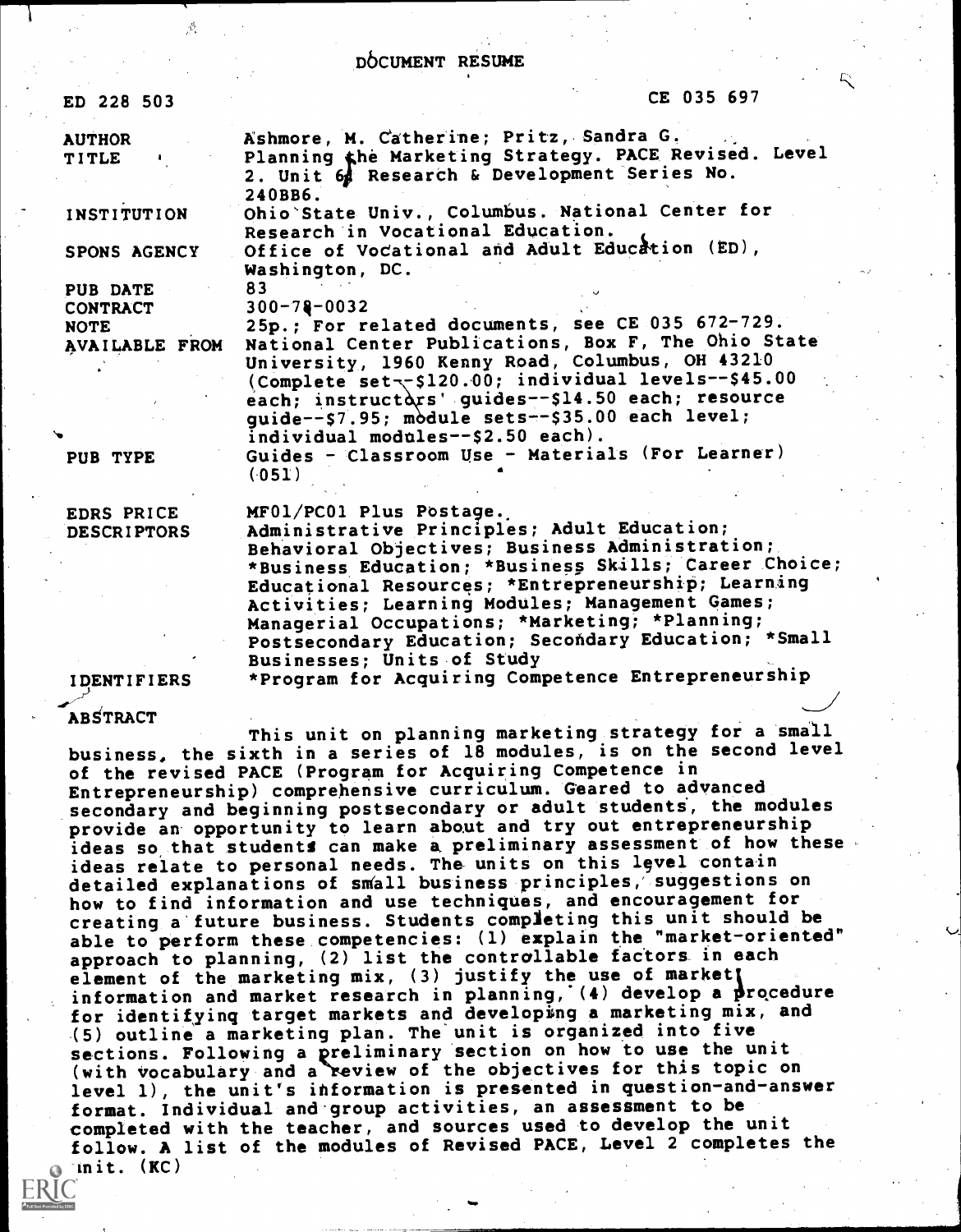UNIT 6



 $\sum$ 

ED22850

5995026

Program for Acquiring Competence in Entrepreneurship



Level 1 Level 2 Level 3

# Planning the Marketing **Strategy**

Developed by M. Catherine Ashmore and Sandra G. Pritz

### You will be able to:

- Explain the "market-oriented" approach to planning.
- List the controllable factors in each element of the marketing mix.
- Uustify the use of market information and market research in planning.
- Develop a procedure for identifying target markets and developing a marketing mix.
- Outline a marketing plan.
	- U.S. DEPARTMENT OF EDUCATION NATIONAL INSTITUTE OF EOUCATION EDUCATIONAL RESOURCES INFORMATION CENTER IERIC) This document has been reproduced as
	- received from the person or organization origrnaling it Minor changet have been made to improve reproduction quality
	- Points of view or pointons stated in this docu ment do not necessarily represent official NIE position 01 policy

THE NATIONAL CENTER FOR RESEARCH IN VOCATIONAL EDUCATION Research & Development Series No. 240 BB 6<br> $\overleftrightarrow{2}$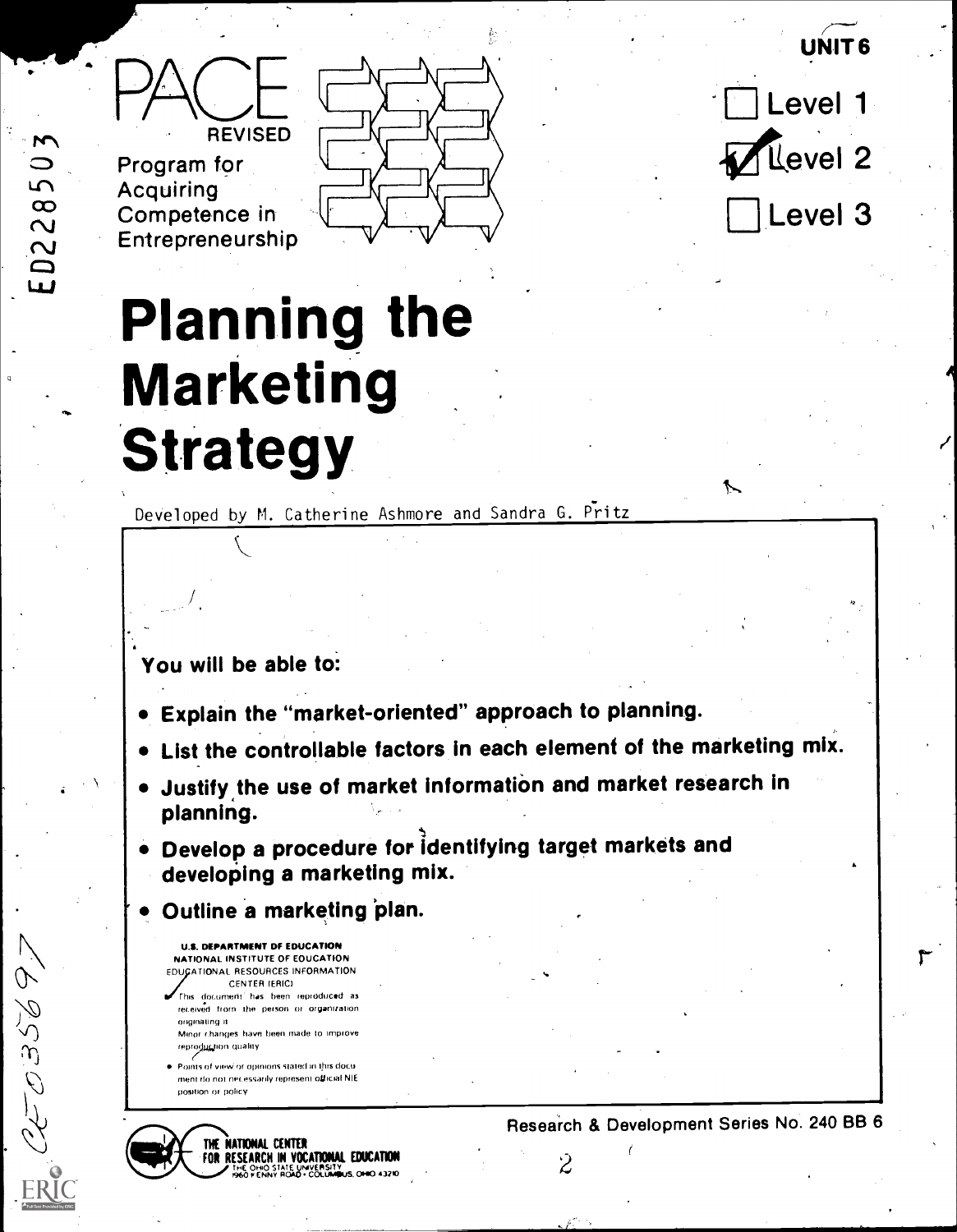### BEFORE YOU BRGIN...

- 1. Consult the Resource Guide for instructions if this is your firstPACE UNIT.
- 2. Read the Unit Objectives on the front cover. If you think you can meet these objectives now, consult your instructor.
- 3. These objectives were met at Level 1:
	- Discuss the economic concepts that  $\text{Mn}$  fluence marketing decisions
	- $\bullet$  Identify important marketing activities
	- Explain how marketing aids business people and consumers.
	- Define the terms "target market" and "marketing mix."
	- Summarize the steps to be completed in developing a marketing plan.

If you feel unsure about any of these topics, ask your instructor for materials to review them.

4. Look for these business terms as you read this unit. If you need help with their meanings, turn to the Glossary in the Resource Guide.

buyer's market buying motives channel of distribution consumer market industrial market

market segmentation marketing concept marketing plan nonbusiness organization market seller's market



2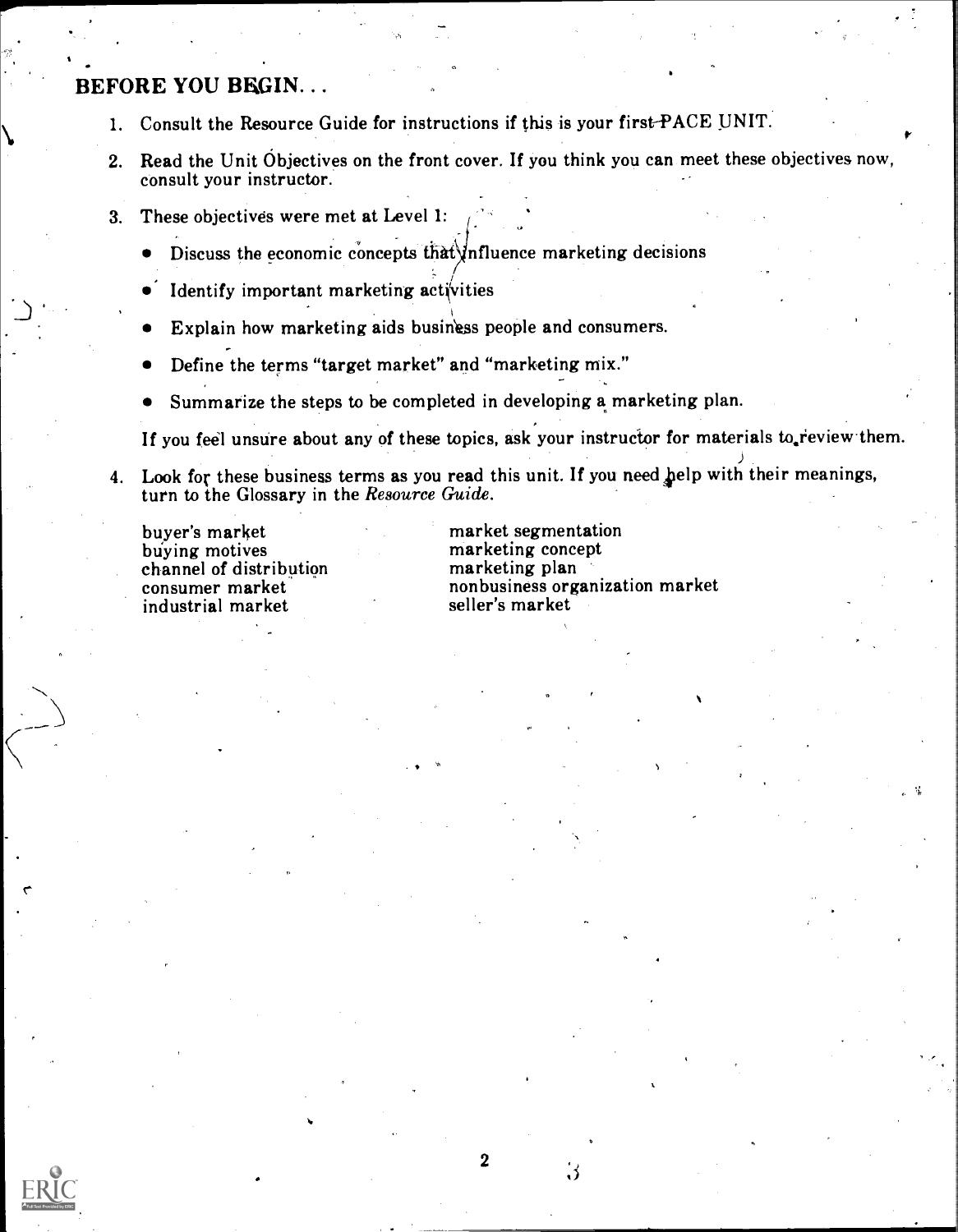### PLANNING THE MARKETING STRATEGY

#### WHAT IS THIS UNIT ABOUT?

A basic goal of any business is to sell its products or services. Marketing activities help a business sell products at a profit. Those profits provide the resources needed to develop new products or services. Marketing activities help businesses make the profits needed for the survival of the business. Those same profits are needed for the health and ultimate survival of our entire economy. Without profits, it would be difficult for businesses to buy additional raw materials, hire more employees, and sell more products that, in turn, make more profits.

Marketing helps consumers develop a bigher standard of living. Marketing can help control the costs of the products and services. It helps consume set the most satisfaction from the goods and services they buy. To the degree that marketing is able to do this, it serves both consumers and businesses.

The marketing concept means that a business is interested in consumer satisfaction, with the objective of achieving long-terin profits. The company with a marketing concept believes that customer satisfaction should be the basis of all management decisions.

Providing satisfaction to customers and making profit for the company are accomplished through a coordinated set of activities. First, a business must identify the customers to be served. Then, it must find out what will satisfy these customers. With this information, the business can develop the right products and services.



Next, the business must make the products available to the customers when they want them and where they want them. Products may need to be improved to keep pace with changes in customer needs and wants. The marketing concept stresses the importance of customers to a business. Marketing activities begin and end with them.

Historically, the marketing concept was developed in a few businesses shortly after World War II. Until that time, the economy could be classified as a seller's market (one with a shortage of goods and services). There was little pressure on businesses to worry about  $\epsilon$ marketing, since the shortage of products meant strong consumer. demand. If a company could make a product, someone would buy it. When the war ended, however, factories stopped manufacturing<br>military equipment and turned to the production of consumer goods

4

3

#### HAT IS THE MARKETING CONCEPT?

#### WHAT IS THE HISTORY OFTHE MARKETING CONCEPT?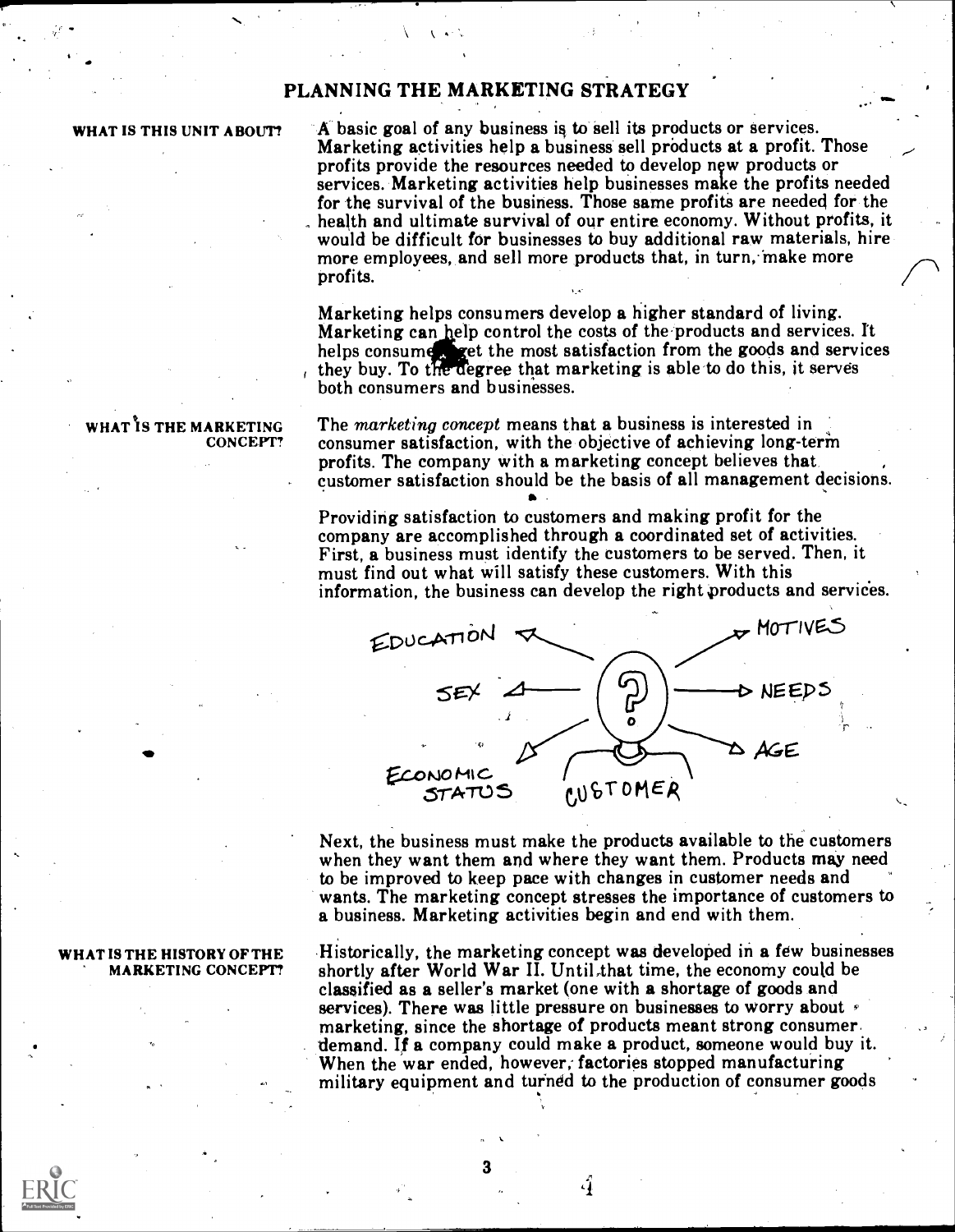again—an activity that had, for all practical purposes, stopped in early 1942. This was the beginning of the buyer's market (one with a choice of goods and services) that characterizes today's economy. With enoice of goods and services) that characterizes would secondity. While<br>a buyer's market, goods have to be produced that customers first

The actual definition of the marketing concept was developed when the General Electric Company published its Annual Report in 1952. In this report, GE described its new idea of business management.<br>According to this strategy, marketing was to be a part of the production process rather than something that happened after products were made. Manufacturers, designers, researchers, and engineers would need to keep up to date with consumer needs and wants. Marketing would help influence all phases of the firm's business. That would include product planning, scheduling, inventory control, sales, distribution, and service. Marketing was needed because of the information it could provide.

WHAT TYPES OF MARKETING In opening a successful new business, the entrepreneur will need OBTAINED? What are the needs and wants of the customers? Will the company's market information. Answers to a variety of questions are important: products or services fill a current need? If a need is not strong, can it be increased through promotion? Are the products and services timely? What products or services sold by other companies will be competition for those of the new business?

> Identifying markets and becoming familiar with them will help make a business successful. Products are of little value on a store shelf. Therefore, one of the most important tasks to be accomplished is choosing a target market. The target market represents the people who are most likely to purchase a businesses' goods and services.



When choosing a target market, several factors need to be considered. including: the costs of selling to the group; anticipated sales volume; size and number of competitors who' already are selling in the target market; and the resources required to sell to the target market. For example, a small clothing manufacturer who is thinking about adding swimwear to the company's product line might consider these factors in selecting a target market;

INFORMATION SHOULD BE

#### WHAT IS A TARGET MARKET?

4

 $\mathfrak{S}$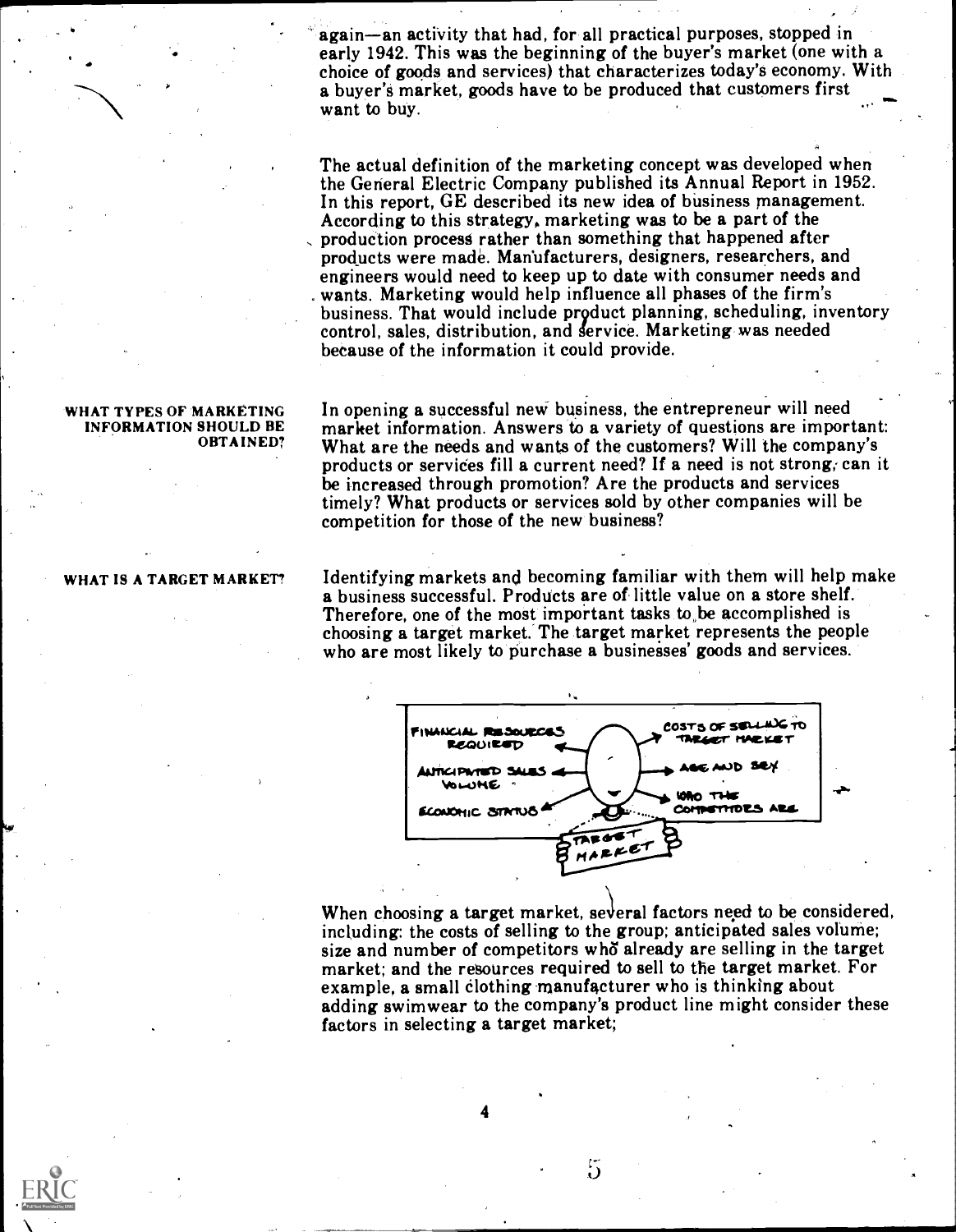Racing swimwear is usually plain and lightweight and is inexpensive to produce. Recreational swimwear, however, is designed for appearance and can be more expensive to manufacture.

 $\bullet$ 

- The types of racing swimwear are limited, requiring only a few styles. For recreational swimwear, a eompany may need a larger product line aimed at more ages, sizes, and tastes.
- The distribution of athletic swimwear would be primarily to sporting goods stores. Recreational swimwear would be distributed to almost all clothing stores.
- The advertising for racing swimwear would be limited mainly to sports magazines, whereas advertising for recreational swimwear would probably have to appear in several types of media.
- The prices of athletic swimwear could be higher than recreational swimwear because there are fewer competitors.

### IMPORTANI?

WHY ARE TARGET MARKETS The importance of identifying a target market cannot be overemphasized. For example, in 1982 Diana Randell opened her own speciality furniture store, Natural Products, featuring handcrafted items. She found a location for the store in a shopping center in a large midwestern city. Diana characterized the target market as "young, upper income homeowners. Many of them are style conscious consumers in the condominium buildings in the neighborhood, or commuters and shoppers from surrounding suburbs."



When the store first opened, the target market that Ms. Randell had identified did not shop in the store as expected. Instead, college students and single renters were the primary customers. They were not interested in the store's furniture lines, but instead were interested in art pieces and single items of furniture. They generally did not spend enough money to maintain the business at a profit.

Ms. Randell then invested heavily in promotion directed toward her original target market. Through selective use of radio and a local cultural events magazine, she was able to inform the market of her store. Shortly after the promotional emphasis, her business started showing a profit.

6

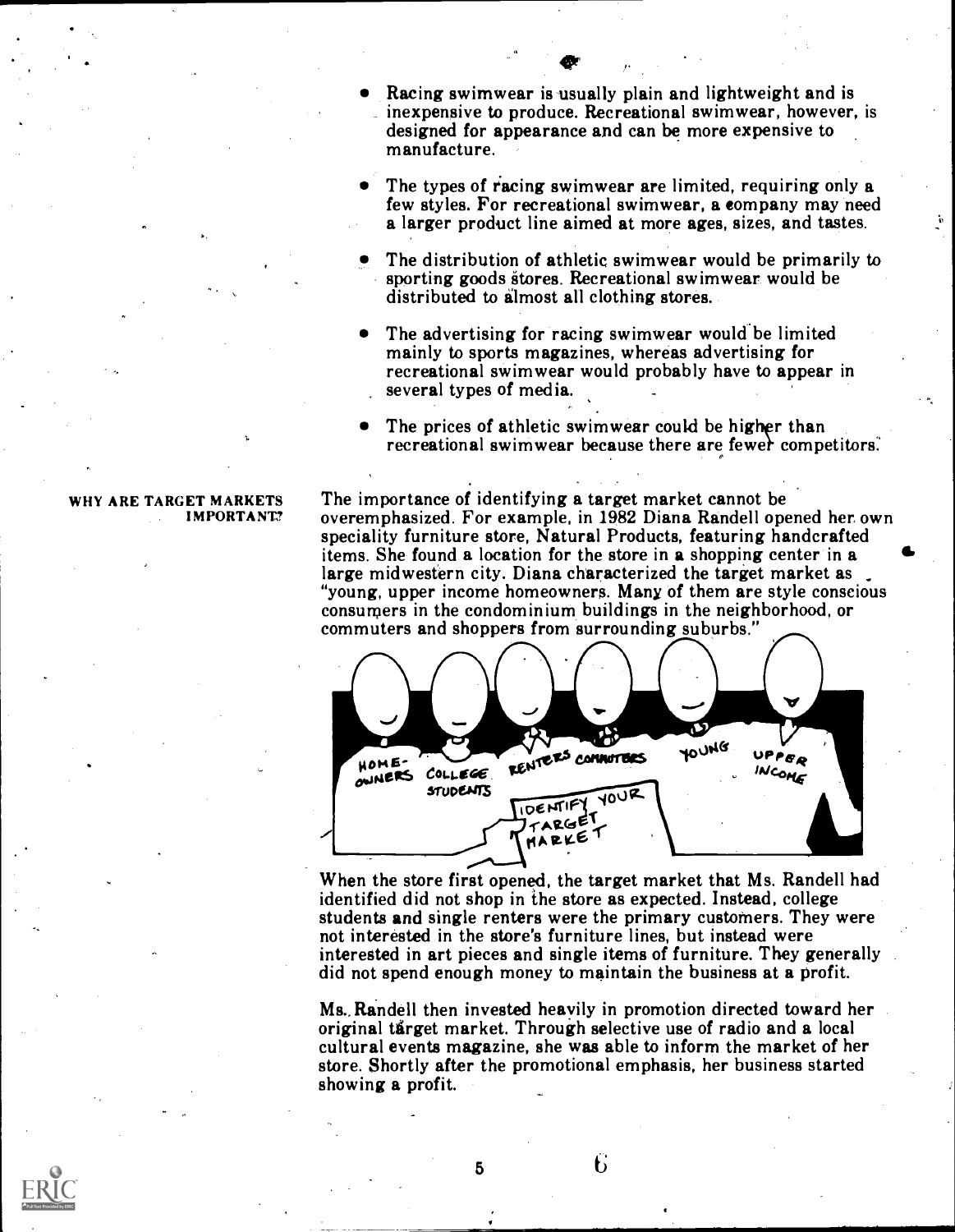This illustrates an important key for business success—effective target marketing. In order to identify target markets, you will need to know the different types of markets and how customers satisfy their wants and needs. These ideas are discussed in the next two sections.

## OF MARKETS?

WHAT ARE THE MAJOR TYPES There are basically three types of markets in our economy:

1. Consumer market

2. Industrial market

vr

3. Nonbusiness organization market

The *consumer market* consists of purchasers—individuals or households—who buy products for their own use and who do not buy products for the purpose of making a profit from them.'

The *industrial market* consists of individuals, groups, or organizations who make purchases to resell the products or to use them in the operation of their own business. There are many different types of industrial markets:

- Producers are individuals or business organizations that make purchases to be used in producing their own products. Buyers of raw materials, purchasers of semifinished and finished items used to produce other products, and service businesses are part of the producer market.
- Resellers are middlepersons, such as wholesalers and retailers, who buy finished goods and resell them for the purpose of making a profit. Resellers are involved in providing marketing activities.
- Government includes federal, state, county, and local governments that make up governmental markets. They spend billions of dollars annually for a variety of goods and services to support their operations and to provide taxpayers with products and services, such as highways, education, health protection, water, waste disposal, energy, and fire and police protection.

## BUYING MOTIVES?

WHAT ARE CONSUMER The nonbusiness market consists of institutions and groups with nonprofit service goals. They serve a particular group or provide a social service. Such markets include churches, civic and professional groups, charitable organizations, and so forth.

> Consumers buy to satisfy their own or their family's wants and needs. When they buy any product or service, they do so because of what they expect the product or service to do for them.

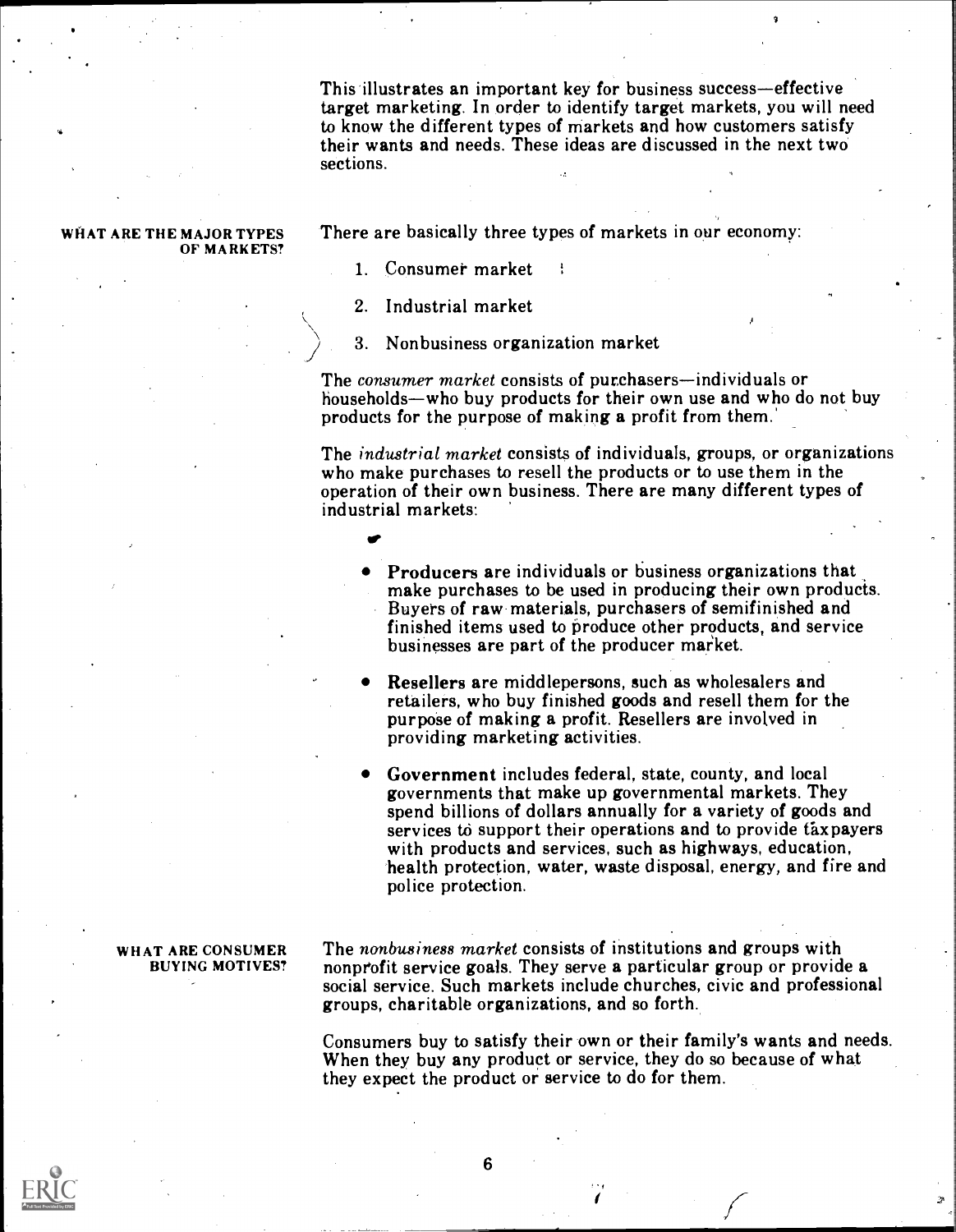There are two reasons that motivate people to buy.

They buy for (I) emotional reasons and (2) rational needs.

Emotional buying motives include:

- Pride of personal appearance
- Social achievement
- Ambition
- Cleanliness
- Pleasure
- Increased leisure time

Rational buying motives include:

- **Durability**
- Edonomy in use
- Economy in purchase
- **Handiness**
- Efficiency in operation Dependability in use
- 

#### WHAT DOES RESEARCH REVEAL ABOUT CONSUMER BUYING BEHAVIOR?

Psychologists have found in their research that consumer buying behavior is first directed toward satisfying certain basic needs. These very basic needs include food, drink, and sleep. An individual attempting to fulfill the most basic needs is usually influenced more directly by rational motives. Persons with few resources need the most for their money in terms of quantity, quality, and dependability.

Most Americans live above a basic survival level, and they make many purchases to fulfill needs other than just the basic ones. Therefore, their purchasing is often done to satisfy both rational and emotional buying motives. This fact makes the job of selling to consumers more difficult.



Many consumers won't admit they purchase goods and services to satisfy emotional needs. Most psychologists believe that distinctiveness and pride in personal appearance are emotional buying motives, but customers may think of them in other ways. They

ď

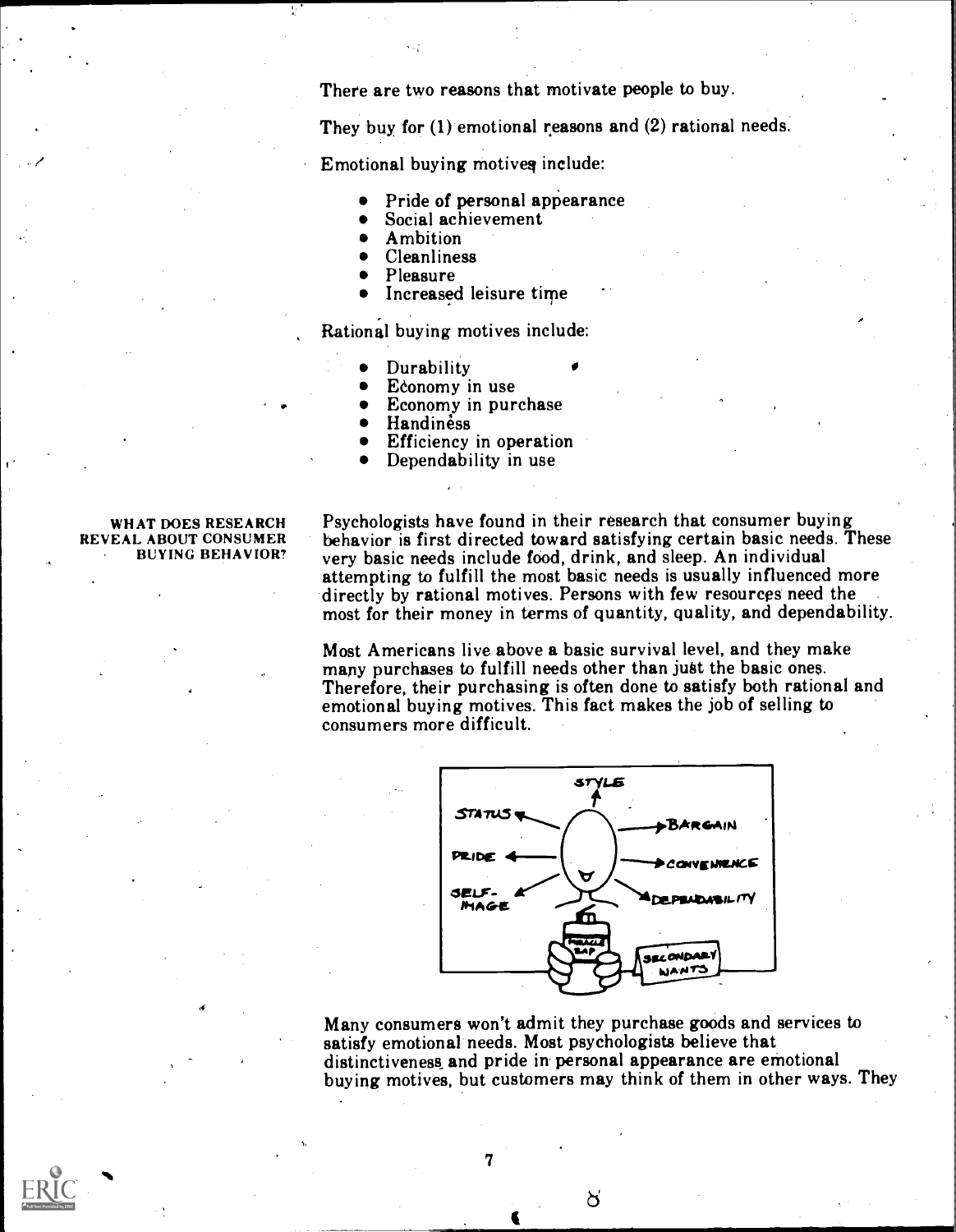may look for quality or value as well. In this sense, it might be said that all consumer buying motives are logical. However, certain motives generally seem to be more rational than others Because people think of themselves as rational individuals, they tend to express their reasons for buying in very logical ways.

#### HOW ARE INDUSTRIAL CON-SUMERS AFFECTED BY BUYING MOTIVES?

Industrial users tend to be more "rational" in their buying than consumers who buy for personal uses. Industrial users usually buy to fulfill the needs of their businesses. However, entrepreneurs who sell primarily to the industrial market need to be aware that these "rational" organizations are made up of individuals who are often emotional. So even industrial purchases can be made on a somewhat emotional basis.

To market a product or service successfully, you need to be aware of what motivates the primary consumer to buy each product or service. Motivational research can help you to understand buying motives and develop more successful marketing mixes.

## MARKETS CHANGING?

HOW ARE CONSUMER All markets, including the industrial and nonbusiness markets, have undergone some basic changes. The consumer market is continously changing. Many factors have contributed to consumer changes, including:

- Population changes, such as shifts in age distribution and greater mobility;
- Size and distribution of income, including increases in total purchasing power and the amount spent for "luxuries";
- Changes in lifestyle and attitudes;
- A greater percentage of women in the work force;
- More leisure time;
- More purchases on credit;
- Increase in the number of white collar and skilled workers;
- Higher overall educational level.

You should watch for changes carefully. In order to respond to them, you may need to modify or refine some of your marketing policies and procedures. Attempting to predict and keep up with changes in the marketplace are important and difficult tasks. Market information must be collected and analyzed continually.

 $\mathcal{A}$ 

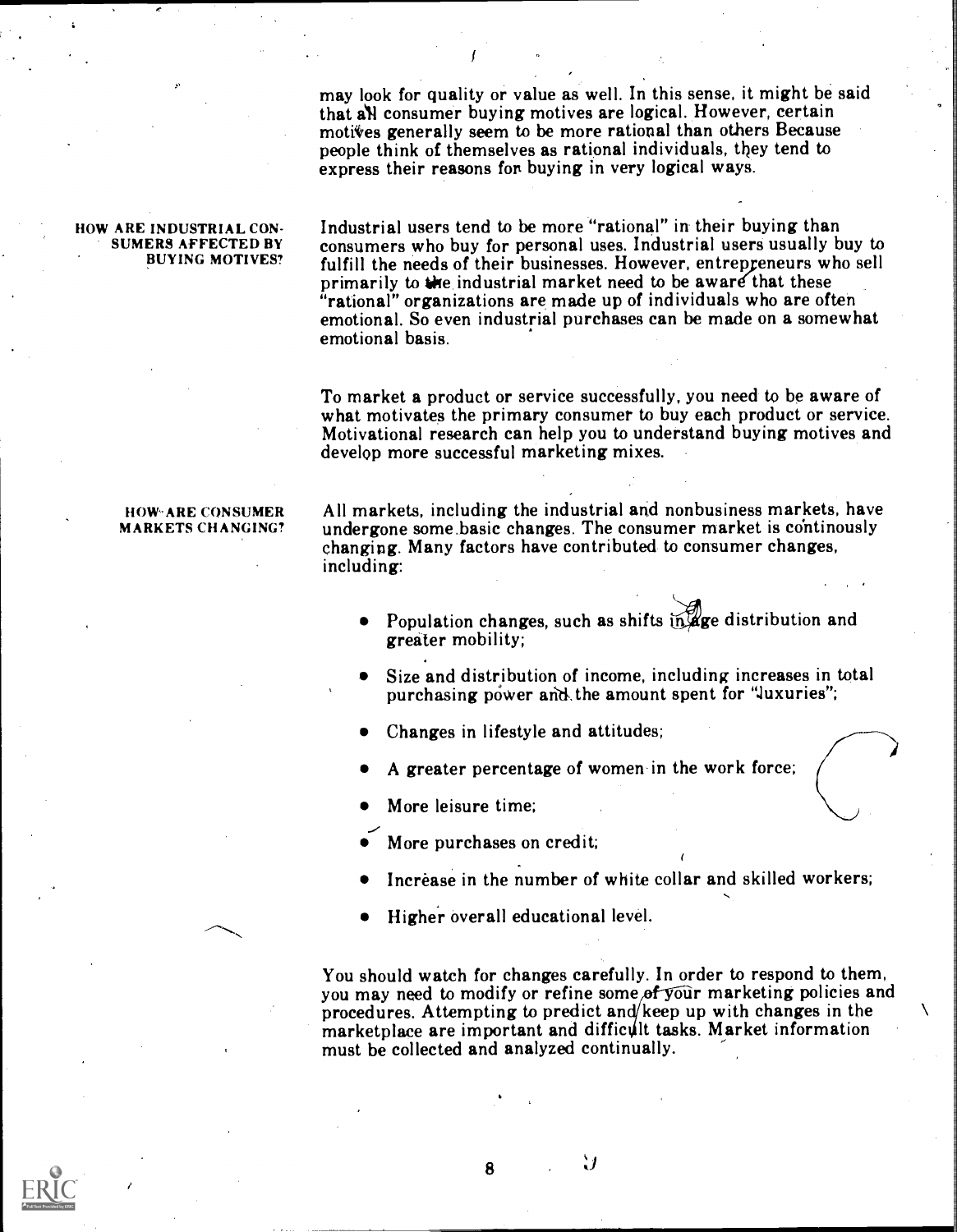#### WHAT IS MARKET INFORMA-TION ANALYSIS?

Market information analysis includes all activities involved in gathering and understanding information about a company's target markets. It includes getting information about the markets' buying habits, the competition, distribution patterns, and sales practices. It includes developing a plan for getting and using all the information<br>needed. For example the small apparel manufacturer who was considering adding swimwear to the company's product line should use market research to determine whether the new line will be successful.

#### HOW CAN MARKET INFORMA- . TION BE ANALYZED?

In analyzing market information, the traditional problem-solving approach is used. The five steps of problem solving are:  $(1)$ recognizing the problem, (2) preliminary investigation, (3) gathering factual information, (4) interpreting the information and (5) reaching a conslusion.

The first step, recognizing the problem, is very important. Identifying the problem is not always a simple process. Often the real problem is not obvious. You must carefully identify the real problem before conducting any of the other steps in market research. If the real problem is not accurately determined, the rest of the marketing research will be wasted, because you will be identifying solutions for the wrong problem.



The second step is making a preliminary investigation of the problem and of possible elements that are parts of it. This step may involve analyzing records, talking with people inside and outside the firm, and reading trade publications. If more information is required, you should identify the best method for obtaining it.

Gathering factual information is the third step. This can be done through a variety of methods, ranging from discussions with experts to a market research study.

The fourth step is to interpret the information obtained in the previous step—what does it mean and how important is it? The data should be carefully analyzed and possible solutions determined.

In the final step, reaching a conclusion, the best all-around solution should be chosen and used. After putting the soultion into action, the results obtained should be evaluated and used for future reference.

9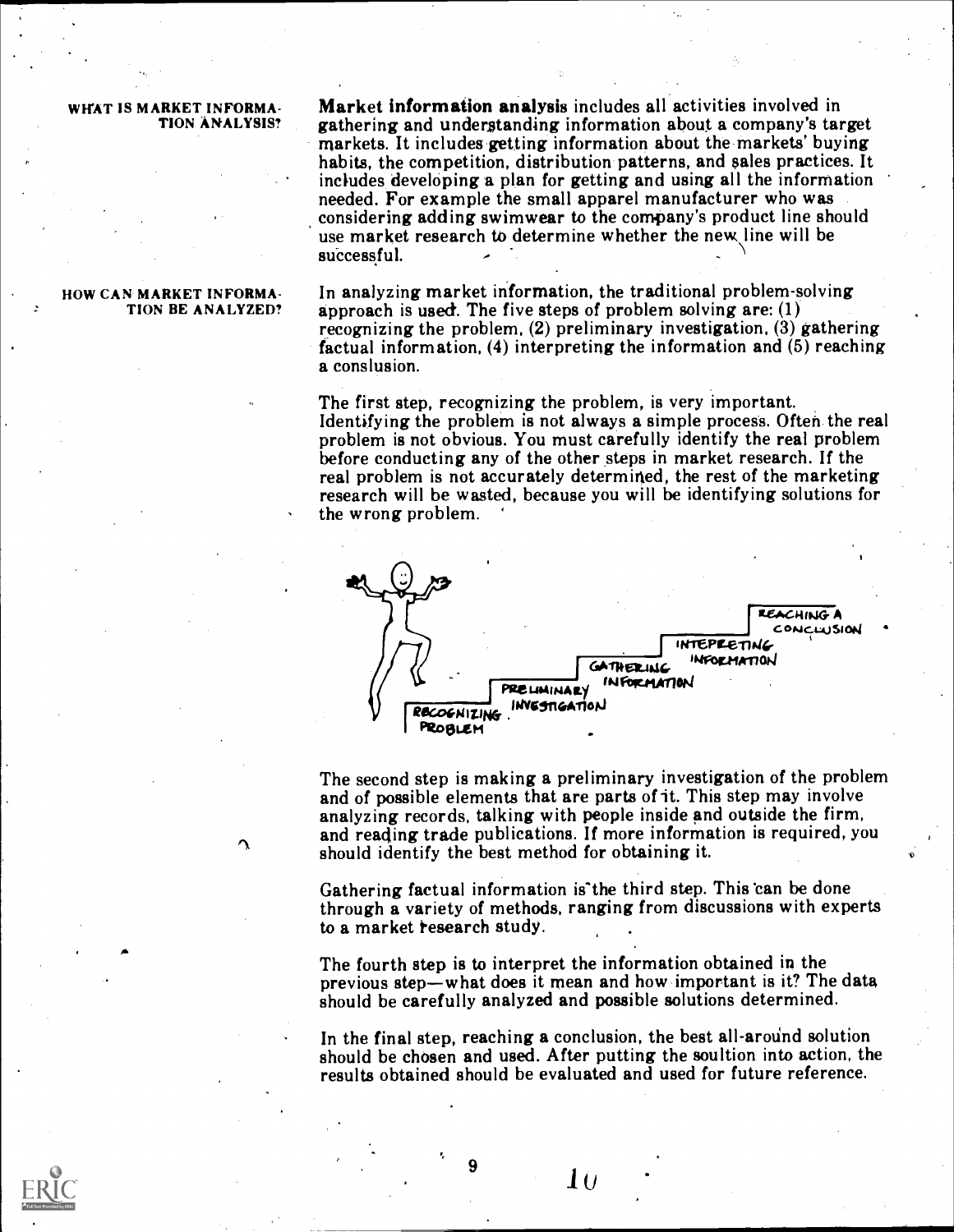#### WHAT ARE DATA SOURCES FOR MARKET INFORMATION ANALYSIS?

Many small businesses don't do an information analysis because they believe the sources of information are not accessible or cost too much.' However, several free or inexpensive data sources are available to small businesses. The company's own records are a very important source of information. They can be analyzed to determine successful and less successful activities and decisions.

The government is another source of information. The Bureau of the Census publishes information about businesses, population, housing, and so fourth. Numerous reports and pamphlets are published by the Samil Business Administration (SBA), the U.S. Departments of Labor and Commerce, and the Federal Reserve Board.



Many other sources of research information are available to the small business owner. Trade associations collect and publish data for their members. Trade journals often report research findings. Local Chambers of Commerce, banks, newspaper, utility companies, and other organizations can provide useful data. Business magazines and newspaper also contain useful marketing information if read carefully.

Participating in trade shows, exhibits, and conferences allows you to meet business people like yourself and to observe new developments in your field. Local advertising agencies may also prove to be useful sources of information.

If information is not already available, business people may need to conduct their own research. Many entrepreneurs feel they are unable to conduct sophisticated market research studies. But much useful basic research can be done using the following problem-solving procedures. Successful research studies follow these steps:

- 1. Identify the problem<br>2. Make a preliminary
- 2. Make a preliminary study<br>3. Plan the research
- 3. Plan the research
- 4. Gather data
- Interpret the data
- 6. Develop conclusions

#### WHAT ARE MARKET RESEARCH PROCEDURES?



1 i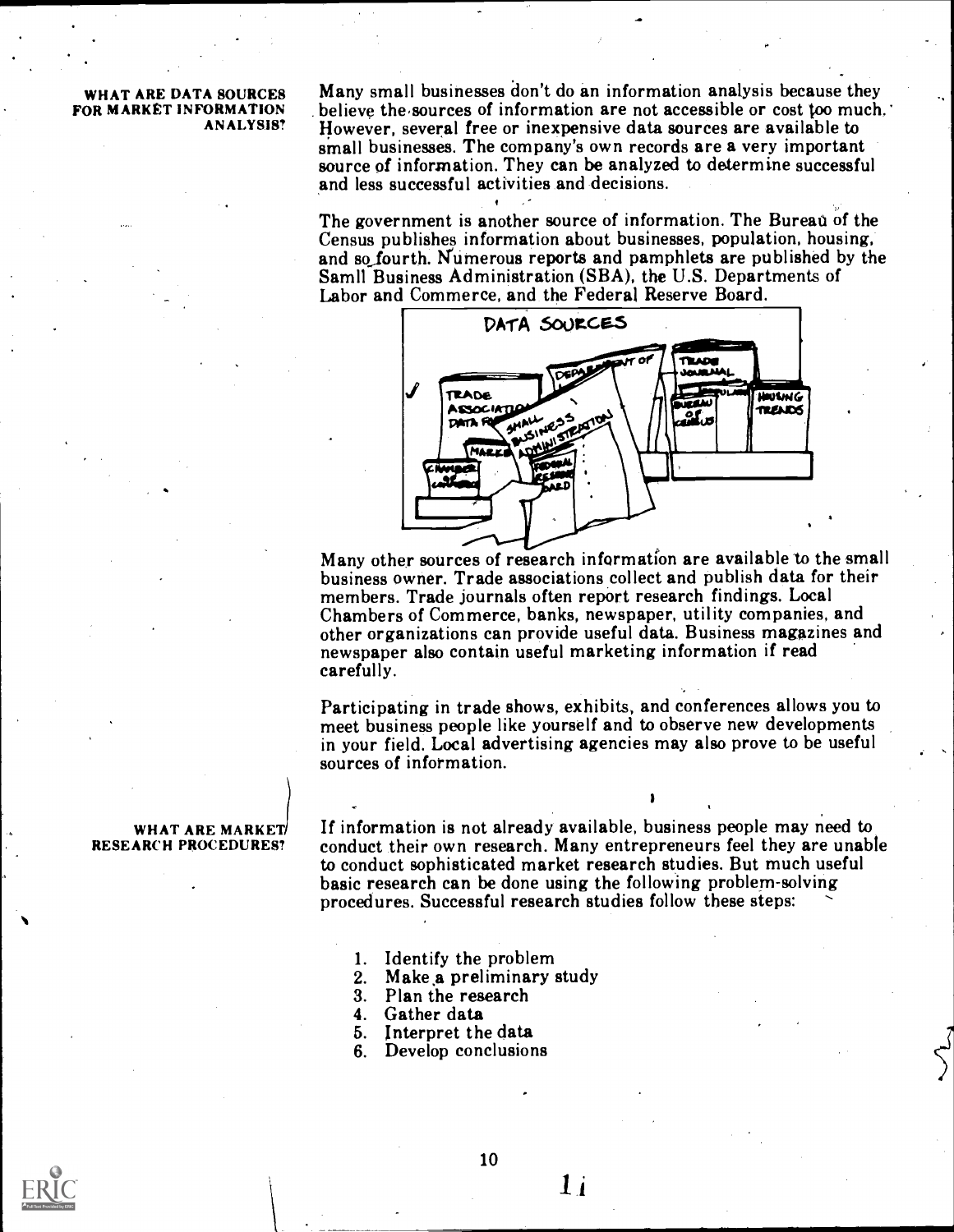AT ARE THE METHODS FOR COLLECTING RESEARCH DATA?

N

Gathering data for market research can be done in a number of ways. Analyzing your company's past sales records is often a good place to begin. For a new business, two other important methods used in collecting data are interviewing and observing.

The *interview method* is one of the most widely used methods for collecting information. Several distinct types of interviews can be used. The first type is the personal interview. Face-to-face discussion provides the opportunity to gather expert opinions and review issua in detail. Telephone interviews can be a simple, inexpensive method of collecting information. However, you must be careful not to offend the persons you call, or waste their time with unnecessary chitchat. The mail questionnaire is another form of interview, but the percentage of people who respond to mail questionnaires is usually very small. If a small "reward" is offered to complete the mail survey, this percentage will increase slightly. Mailed questionnaires must be attractive and easy to complete. A simple questionnaire can give you helpful information about what customers want, need, like, and dislike.

Another research method is observation. For example, you can count pedestrians or automobiles passing a certain spot and gather general information about the age and sex of each passerby and the type of vehicle they may be driving. By observing and talking to customers, you may also get the same results as more sophisticated research methods. Your employees may gather additional information through their observations of and discussions with-customers. However, the observation methods are as thorough as the interview methods.

After a business person has gathered and analyzed customer information, decisions about the business can be made. The business must be organized to satisfy prospective customers and make a profit.

#### WHAT ARE THE "FOUR P's" OF MARKETING?

Marketing contributes to the successful exchange of goods and services between producers and consumers. In order for the marketing function to accomplish its task effectively, there are four controllable elements that a company must combine correctly. These are product, price, place, and promotion. They are commonly called the "Four P's" of marketing. The combination of these components is known as the marketing mix. If a business can effectively combine the four elements of the marketing mix, sales of products or services should be profitable and customers should be satisfied.

Each component of the marketing mix has a function. First, to develop the *product* component of the marketing mix effectively, it is extremely important to know who the potential customers are and what they want or need. Then the right product—the product that will fulfill their wants and needs—must be produced or purchased.

Price is the second component in the marketing mix. The objective of pricing is to offer the product or service at a price that is equal to the value received by the customer. The right price is the one that (I) will

 $1\overline{z}$ 



11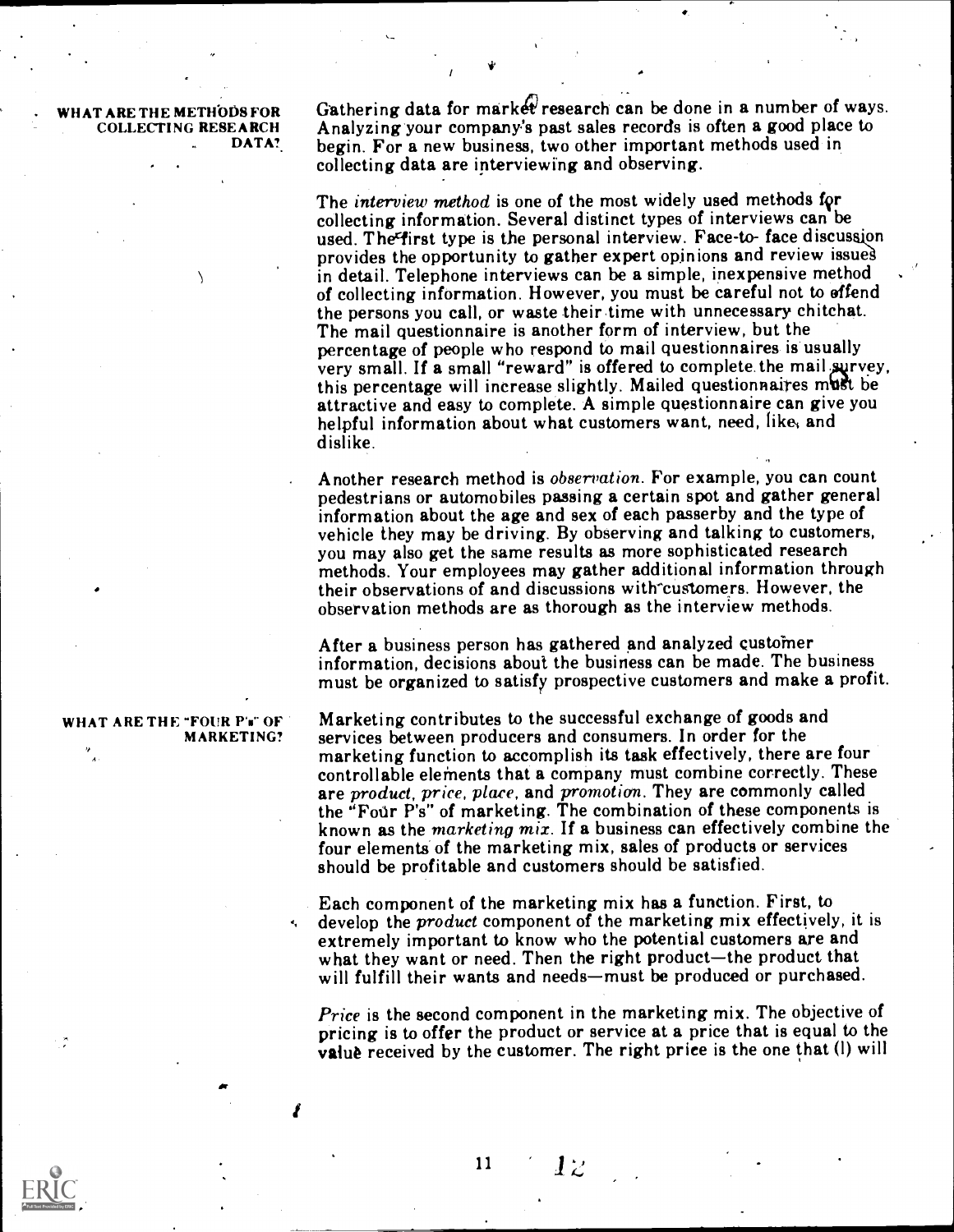HOW DO PRODUCT CHANGES be attractive to customers and (2) is high enough to cover the costs of AFFECT THE MARKET? doing business and generate a profit. doing business and generate a profit.

> *Place* is another element of the marketing function. Place simply means making the product or service available at a place that is convenient for customers. In order to implement this component effectively, the entrepreneur must know customers' buying habits. Finding the right place depends upon the type of product or service and how the customers normally buy that product or service.

The last component of the marketing mix-is *promotion*. Promotion involves trying to determine the proper means of communicating the availability and benefits of the product or service to the potential customer. Deciding on the right methods of promotion will involve a careful analysis of the product; price, and place components of the marketing mix. Each of the mix elements must be examined in detail.

Throughout American business today, there is continuous development of new products and improvement of existing ones. Although product change is a part of all industries, the rate of change varies. For example, the home sewing machine was invented in 1830, but the American market is still far from saturated—that is, many Americans continue to buy new sewing machines. In contrast, television approached market saturation just ten years after its commercial introduction. Although few industries have experienced change as rapidly as television, most go through similar processes of product change.

Some people wonder whether product change is necessary, or whether it is just a way to show a difference between new products and old ones or between one manufacturer's product and the products of competitors. Many product changes do result from manufacturer attempts to create new consumer demand in formerly saturated markets. However, there are many other factors that make it necessary to update products.

Market changes are a primary factor in making existing products and product lines inadequate. Because markets are so big, it is unlikely that a single product can satisfy all customers. Changes in technology have decreased markets for old products and created entirely new markets. When prices go down in the overall market, companies must lower the prices on their own pfoducts. One way to do this is to lower production costs and find more efficient production methods.

HOW ARE PRICES The pricing of goods and services in all types of business is similar in<br>DETERMINED? several basic ways. Most businesses arrive at pricing decisions based on cost-plus—that is, totaling the costs of providing the product or

13



 $\cdot$  12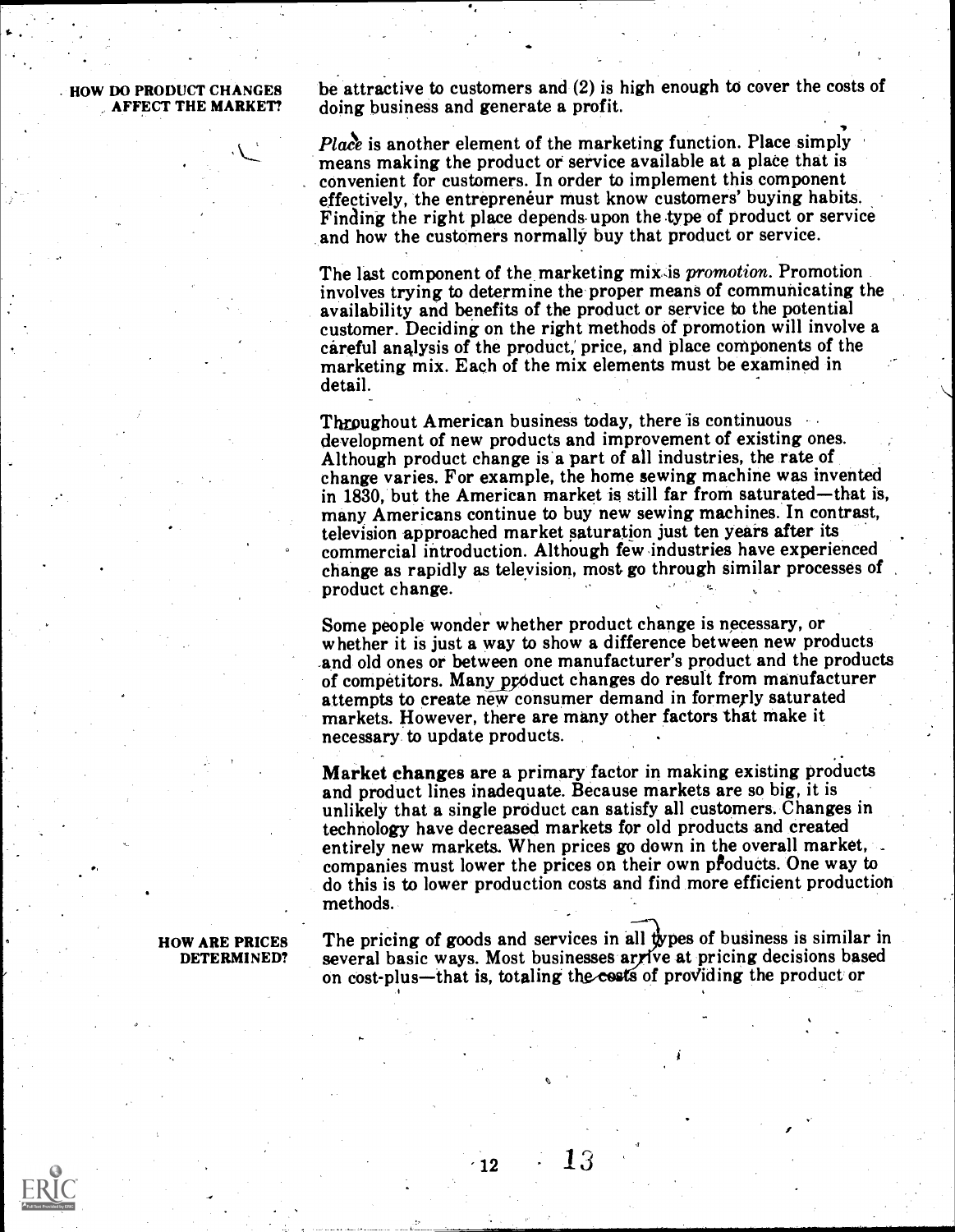service and adding a sum for profit. Cost-plus pricing techniques do not take customer demand into account, so the price may not be what customers are willing to pay.

Pricing is perhaps the most complex marketing decision. There is no one best formula to use to establish prices. A price strategy is only effective if the customer is willing to pay the price and a profit is received. Some computer and technology advancements have simplified pricing decisions. To be successful, a marketing strategy must set prices that are both satisfying to customers and profitable to the business.



Retailers have some of their prices suggested by manufacturers and wholesalers. Generally, wholesale prices as well as retail prices are based on the markup (amount added to the cost of the product) \ necessary to handle each line of goods profitably. Suggested prices are sometimes marked on the product by the manufacturer. Even though some prices are recommended, retailers still need to determine their own prices for many or most of the items they sell.

**PRICING GOAL?** achieve an average markup that produces a desirable profit for the overall operation. This gross profit margin, usually expressed as a 'The goal for the retailer is to balance high and low markup.items to achieve an average markup that produces a desirable profit for the percentage of cost or selling price, must pay for all expenses and provide for a profit. For example, the average gross margin needed by a business may be 35 percent. All goods must be sold at a price that is an average of 35 percent above their cost price.

> Because of demand and competition, some goods will be marked higher and some lower than 35 percent. Some products can have only a very little markup. Competition is such that if the retailer were to price the item even slightly above competition, it would not sell. Other items that are not as competitive may have a much higher than average markup.

TRIBUTION AFFECT MARKET [Historically, wholesalers and retailers have performed the Marketing of goods and service includes eight basic functions. transporting, storing, and financing functions. However, all of the eight functions must be performed by someone; none can be eliminated. Taking a product directly to the consumer does not eliminate Marketing functions.

14

## WHAT IS A RETAILERS

### HOW DO CHANNELS OF DIS-PLANNING?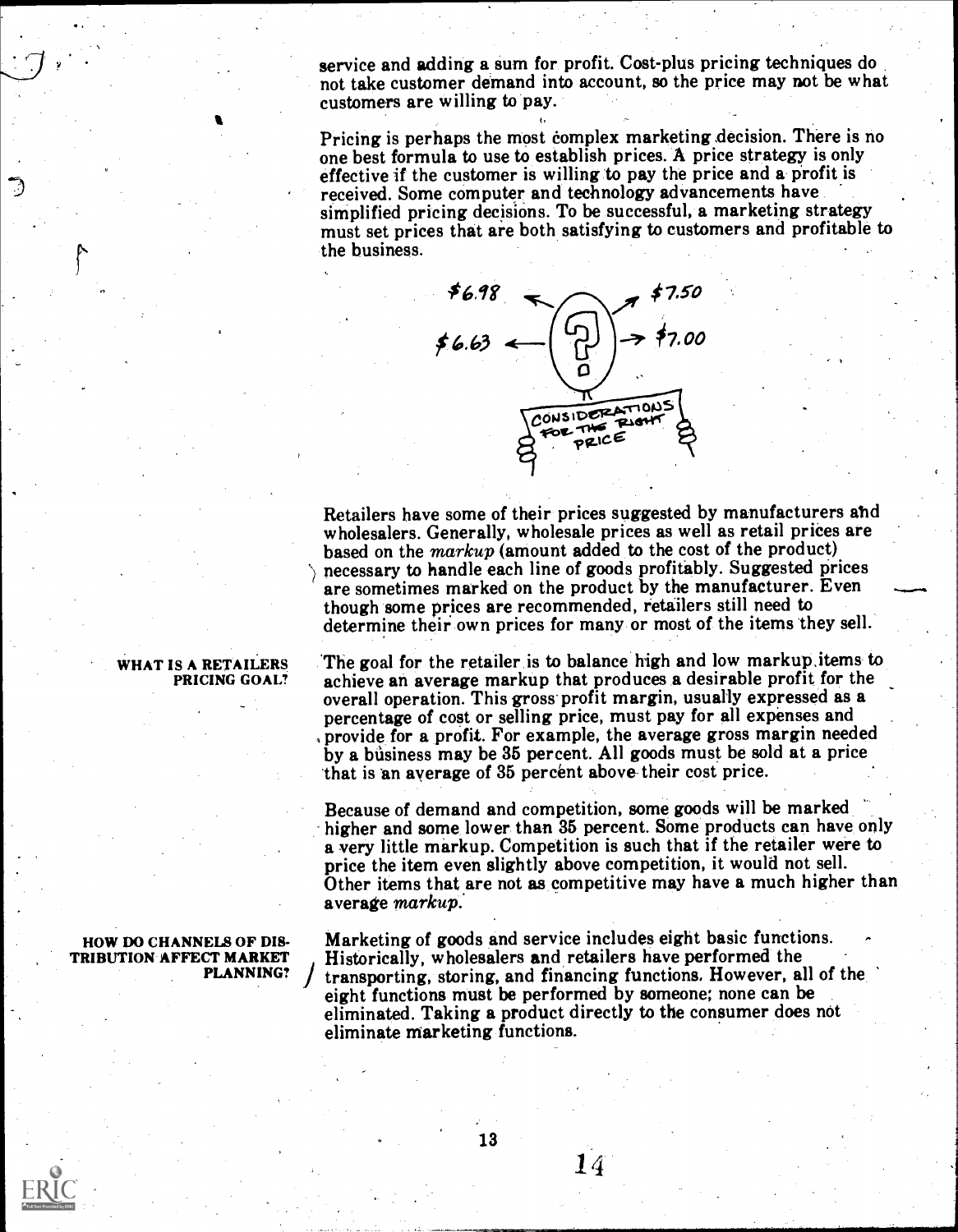Channels of distribution provide the way for producers' products to move to customers. The cost of goods is directly related to the channel of distribution used. So how a firm's product will be distributed is one of the most important decisions an entrepreneur must make.

#### HOW SHOULD A MARKETING CHANNEL BE SELECTED?

In determining which channel to use, you should consider  $(1)$  the nature of the product, (2) the size and location of the market, (3) the availability of suitable channel members, and (4) your ability to manage all of the marketing activities.

If market conditions or buyer attitudes change, distribution channels should be checked to be sure they are getting goods to prospective buyers in the most effective way. If other channel members change their distribution plans, you may have to adjust your own plan. For these reasons, you need to reevaluate policies on marketing channels regularly.

#### WHAT ARE THE CHANNELS OF DISTRIBUTION CHOICES?

يبقم

Producers of consumer goods have five main channel choices. One involves direct-to-consumer distribution and four use indirect distribution through one or more types of wholesale and retail businesses.



Producers of industrial goods have four main channel choices. One involves direct-to-industrial user distribution and three use indirect distribution through one or more types of wholesalers.

\_ 15

 $\checkmark$ 

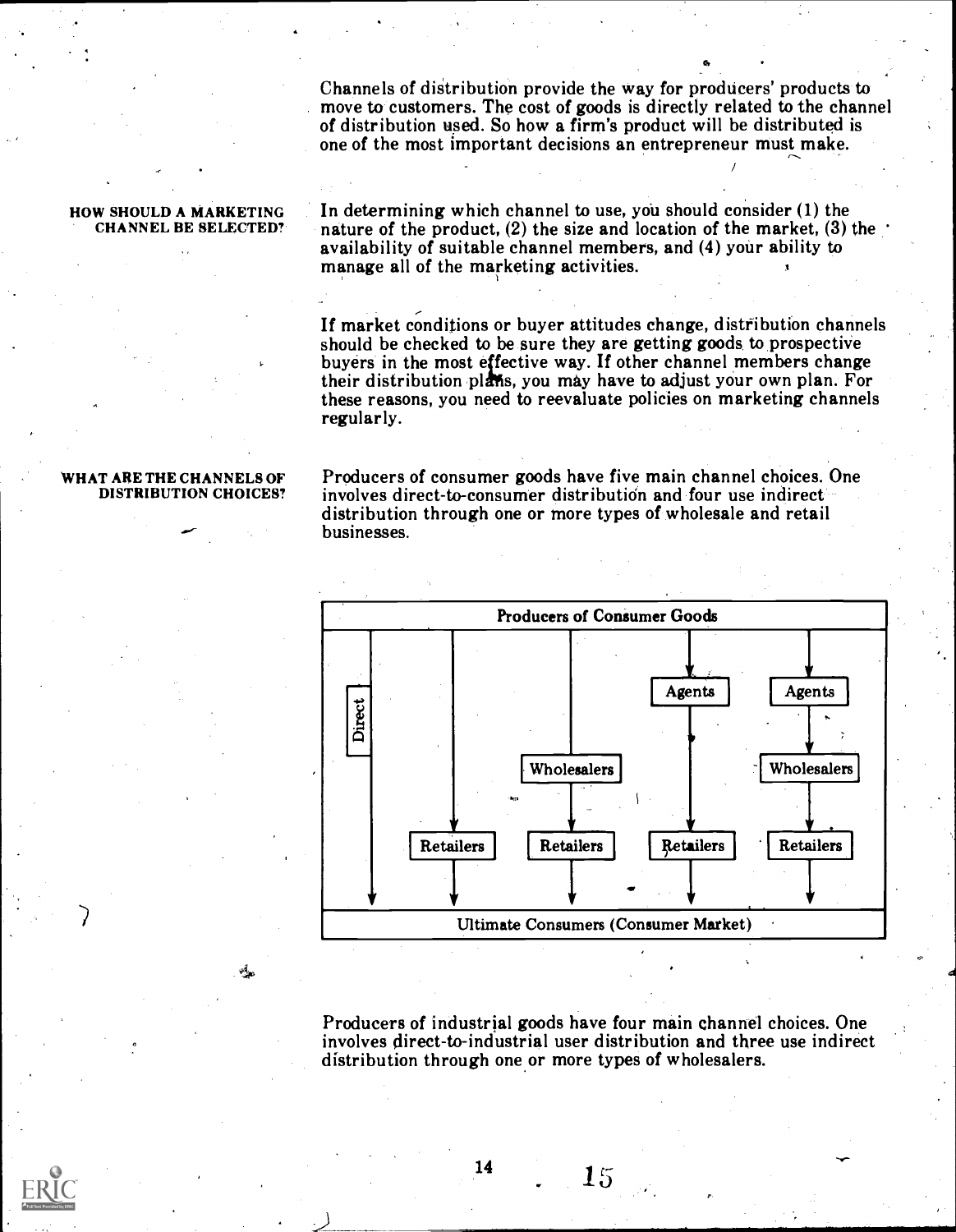

#### WHAT ARE THE MODES OF TRANSPORTATION?

Selecting distribution channels requires some knowledge of the various modes of transportation available. Selecting the best type of transportation to get the job done for the least cost is becoming more and more important because of increases in transportation costs and  $\cdot$ difference in levels of transportation services.

There are several types of carriers to choose from. A producer or manufacturer needs to select the type of carrier that best suits his or her needs. Sometimes two or more types of carriers will be used.

Common carriers (trucks) can be hired by any shipper and are under the regulation of the Interstate Commerce Commission. They haul about one third of all motor freight. Common carriers have to charge zertain rates and must operate over certain established routes.

Contract carriers can enter into special agreements with individual shippers and are not as restricted as common carriers. They agree to move specified shipments for a company and can establish their own rates.

Private carriers are company-owned trucks that haul company goods only.

Air freight is being used more and more today because of increases in motor freight charges and the speed of air freight. It is most frequently used for quick delivery and smaller items. However, several air carriers Will handle large and heavy Shipments. <sup>9</sup>

Railroads have provided a vital link in many channels of distribution<br>for years. Railroads are generally quite reliable. Piggyback cars, (flatcars on which trailers can be loaded), have increased railroad efficiency. Shipments in containers are often carried on rail, and then transferred to trucks for local delivery.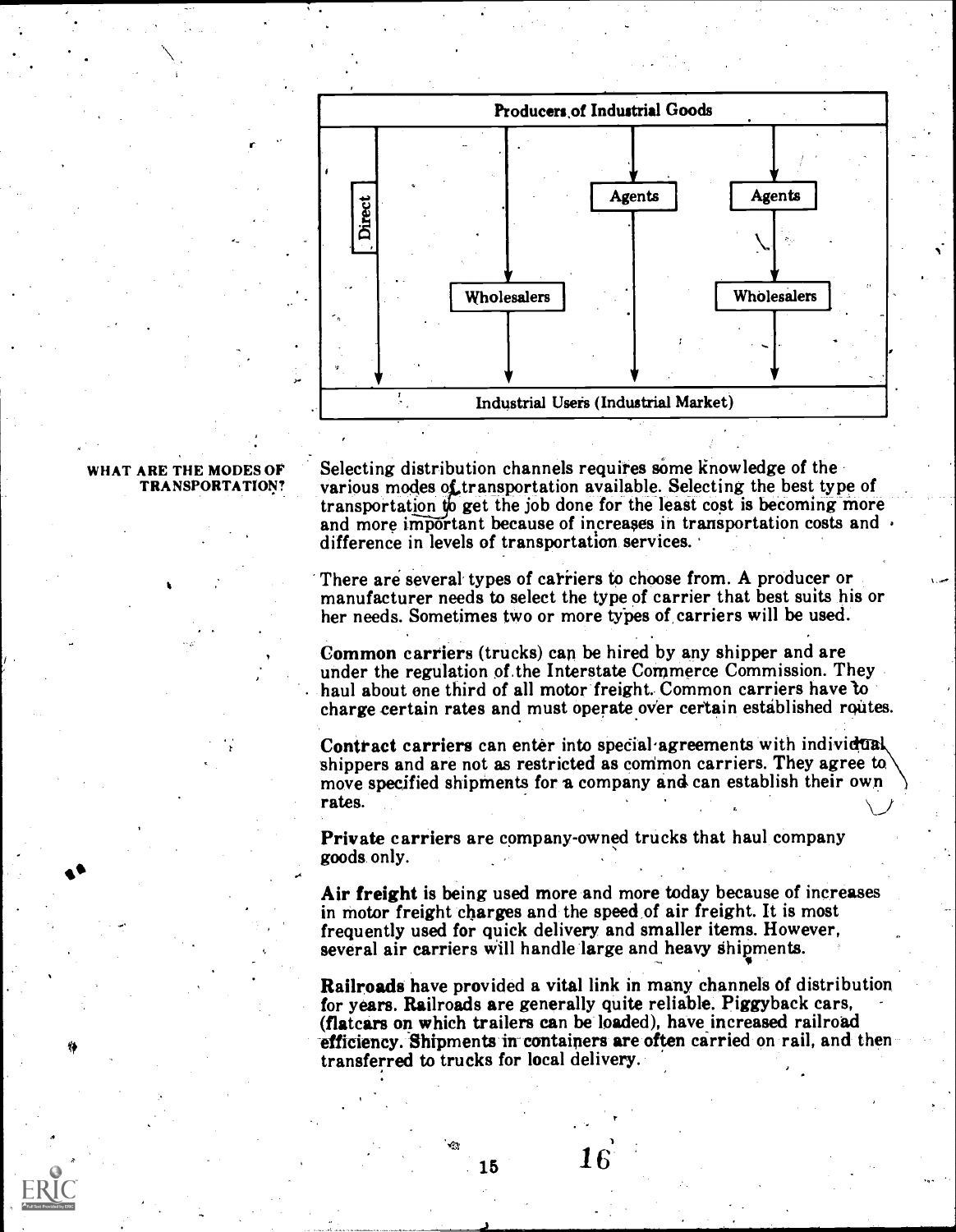Containerization involves the use of portable containers in which a producer can pack goods. This reduces packaging costs and losses due<br>to theft and damage. The goods can travel great distances, change carriers, and never have to be taken from containers. A container can be removed from the flatcar and put on board a ship, taken halfway around the world, lifted from the ship, deposited on another railroad flatcar or.on a truck, and further transported. The goods remain 'packed ag the original producer placed them.

#### WHAT ARE THE 'METHODS OF CONSUMER COMMUNICA TIONS?

41,

The-finest product or service is useless until it is in the customer's hands. Most people must be informed and motivated before they will buy products: Promotion is used for that purpose. Advertising, personal selling, and sales promotion are the major ways businesses communicate with customers. They are becoming more and more important. Whether a business should use them is no longer the question. Now entrepreneurs should be asking; "How much and what kind of promotion do I need?"



#### HOW CAN ADVERTISING HELP A BUSINESS?

The two major goals of advertising are to attract new customers and to keep the old ones. In order to achieve these objectives, good advertisements must do what good salespeople do-they must follow the AIDA formula. This means that-

- 1. (A) The advertisement must get the Attention of the desired audience.
- 2. (I) Once the attention is attained, Interest must be held.
- 3. (D) In holding interest, the advertisement must create a Desire for whatever is being advertised.
- 4. (A) Once attention, interest, and desire have been attained, the advertisement must induct the customer to  $Act-t\sigma$  go to the business offering the product.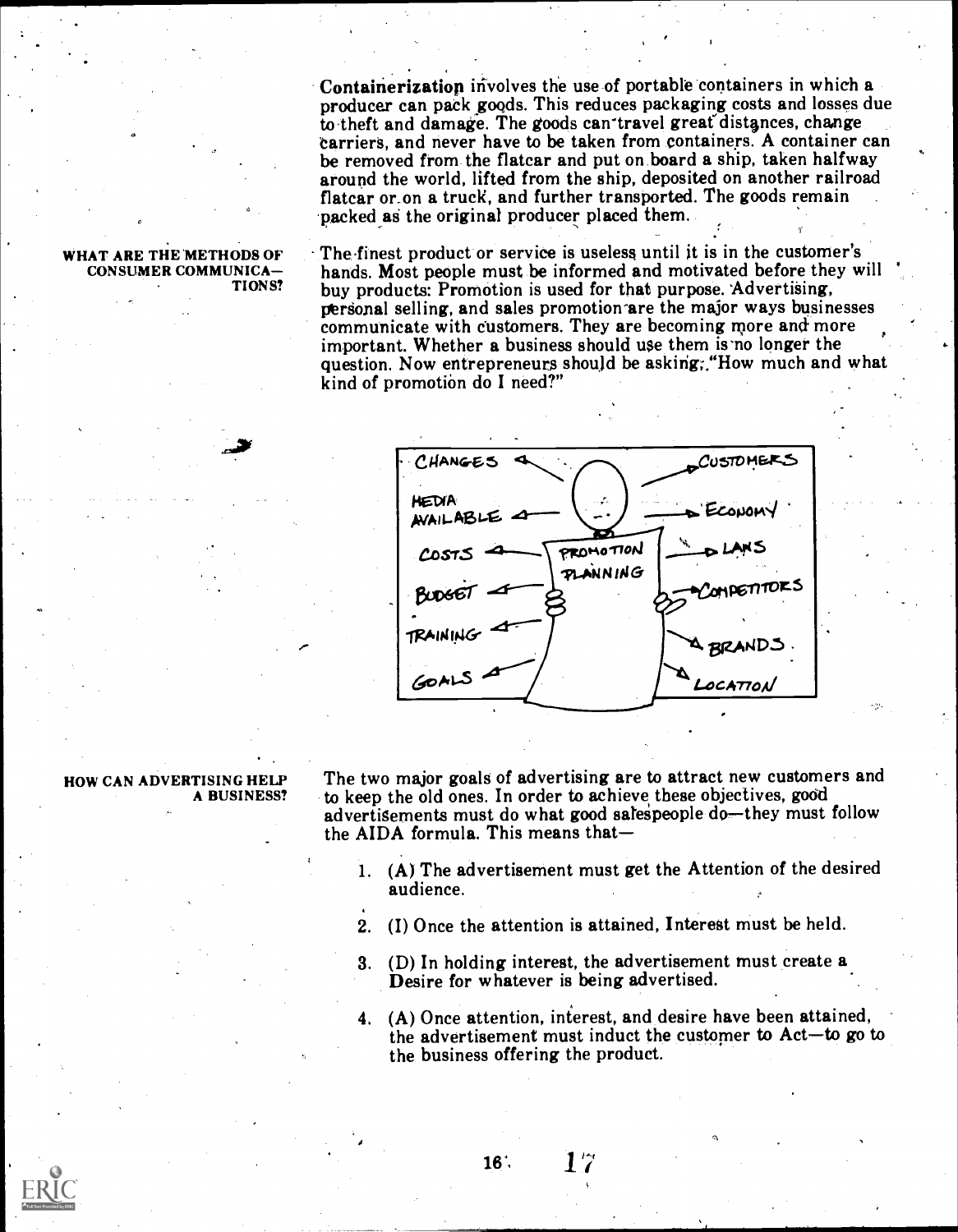However, advertising is not a cure-all. There are a number of things advertising cannot do, including:

- It cannot make a business succeed if that business offers a poor product or inferior service:
- It cannot lead to sales if the prospective customers it brings to the business are ignored or poorly treated;
- It cannot create customers overnight, or increase sales with a single effort;
- It will not build confidence in the business if it is untruthful or misleading.

Small businesses commonly use written advertisements and radio. Small businesses use the local daily and weekly newspapers, and direct mailing more often than  $TV$  and magazines.

Advertising agencies prepare and place ads for business. The decision to use an advertising agency should be made carefully. The decision should be based on whether or not the agency can do a more effective and efficient job than the business.

If you decide to use an advertising agency, you should select an agency that has had experience with businesses of a similar size and knows the needs and budget of the small business. If advertising profits, then all the parts of the program must be skillfully put into action, no matter who prepares the ads.

Most advertising agencies are paid oh commission. These agencies receive the bulk of their fees from advertising media rather than from advertisers. Advertising agencies buying space and time on behalf of advertisers are granted a certain discount, usually 15 percent. They bill the business at the actual rate.

Determining the proper "mix" of advertising, sales promotion, and personal selling is one of the fundamental tasks of marketing. If the entrepreneur decides to rely mostly on personal selling, advertising should be used to make the salesperson's selling efforts more effective. For example, advertising may be used to make customers more receptive to your sales pregentation, or to tell'part of the selling message, thus saving much of your salesperson's time. The opposite situation is true when you decide to rely mainly on advertising; here, advertising does your preselling, and order taking becomes your salesperson's chief function.

WHAT QUESTIONS SHOULD BE Each of the marketing mix elements has been reviewed. They must<br>ASKED WHEN DEVELOPING be developed and coordinated as a part of marketing planning. Before Each of the marketing mix elements has been reviewed. They must getting too specific in planning a marketing mix, however, you should answer a series of questions. These questions are designed to identify the target market, but they- also-provide valuable information for developing the mix.

 $15$  18

#### WHAT SERVICES DO ADVER-TISING AGENCIES OFFER?

HOW SHOULD PROMOTIONAL METHODS BE MIXED?

### ASKED WHEN DEVELOPING THE MARKETING MIX?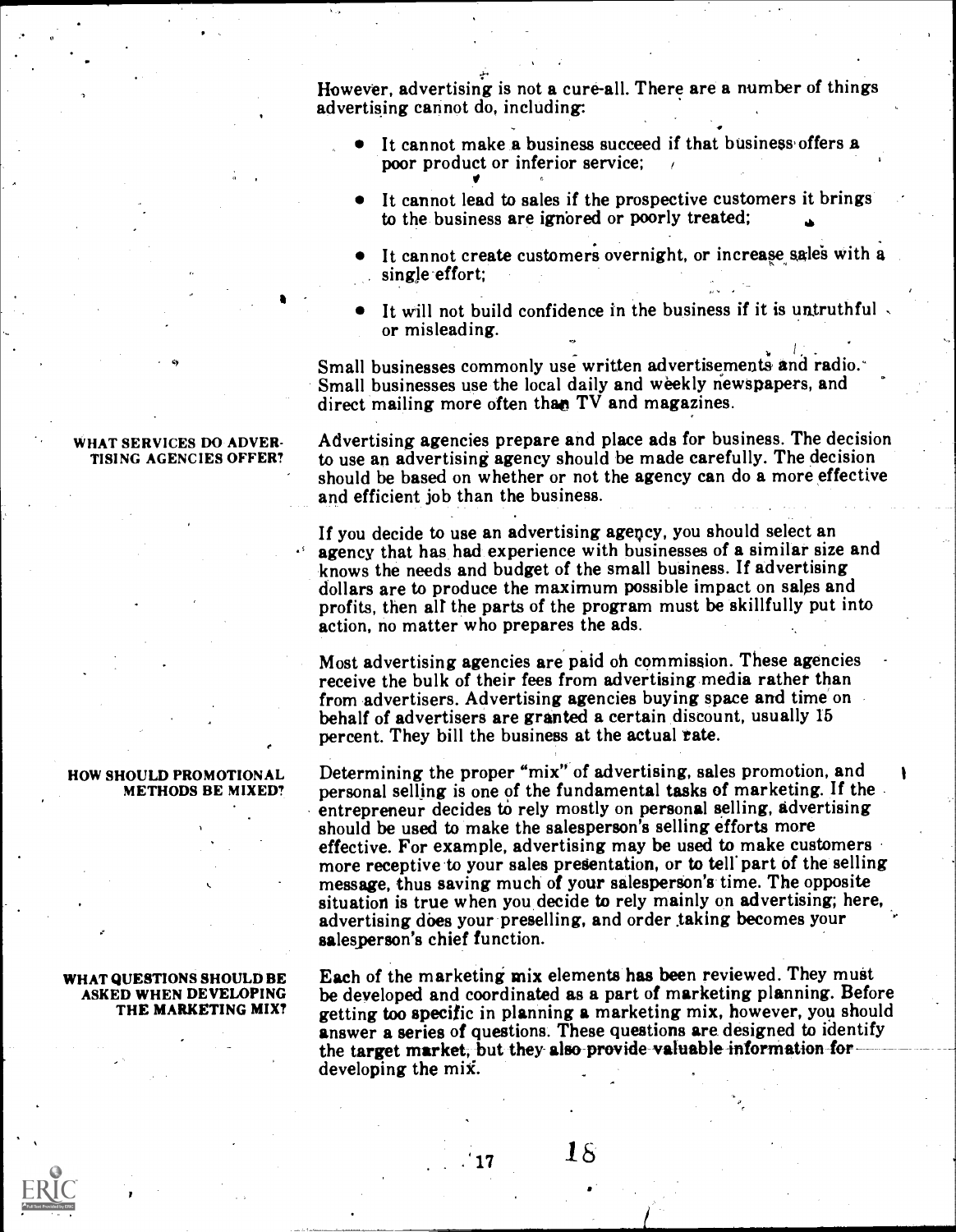- Who are the people that are most likely to buy from my business?
- What are their primary needs or uses for the product?
- Are some needs more important than others?
- What other products or brands might they consider to satisfy their needs?
- What do customers identify as the advantages and disadvantages of each of my competitors' products or brands?
- Are some customers more dissatisfied than others with competitors' products?
- Who will be'my best customers?
- How can they be identified?
- Where are they located?
- How do they typically. shop for this type of product?

#### WHAT ARE DECISIONS RE-GARDING THE MIX?

When you have identified your potential customers, and your competitors' strengths and weaknesses, you will understand what is needed to be successful in the market. This information is very important as you begin to develop your best marketing mix.

You will need to make several decisions as you plan each element of your marketing mix. Every business will not be able to make each of the decisions. A manufacturer has more control over product features and packaging than a retailer has. A wholesaler will usually not get involved in direct promotion to consumers. However, the important decisions for each mix element are

#### Product

What is the physical product?<br>What additional features/accessories are needed? What are the functions or uses of the product? Do services need to be provided? Does the customer expect guarantees or warranties? How should the product be packaged for shipment? How should it be packaged for the consumer? What image should the product project? What brand name should be used?

Price

What price is needed in order to make a profit? What price will customers be willing to pay? What price should be charged to channel members?<br>Who determines the price customers will pay? Should discounts and allowances be provided?

 $18<sup>°</sup>$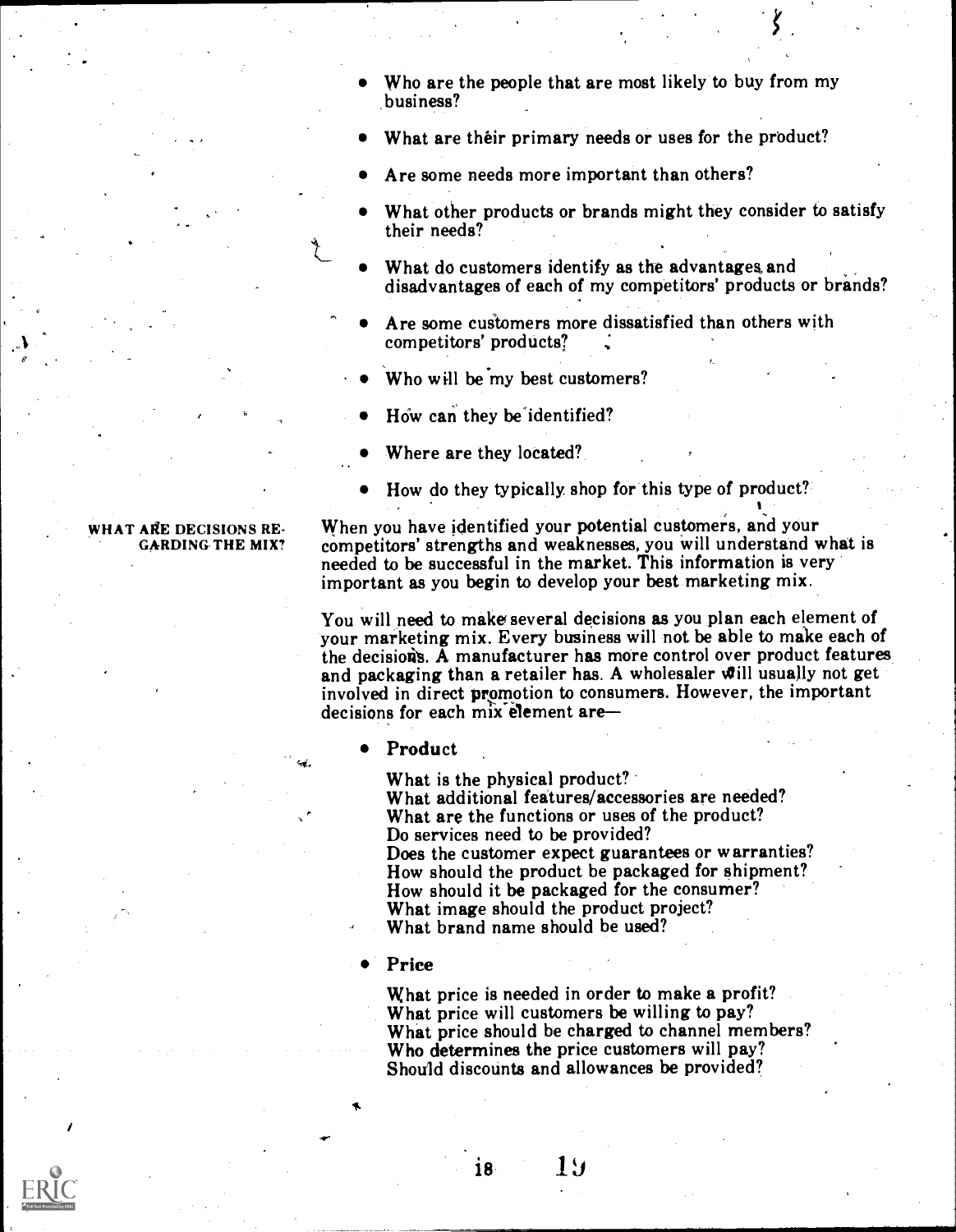Should coupons, rebates, markdowns, or sales be used? Should credit be extended to customers? How should the business respond to competitor's prices?

Place

Who should be involved in product distribution? What marketing functions should be performed by each channel member?<br>What transportation methods will be used?

Where will the products be made available to customers? How will products be handled, stored, displayed, and controlled?

How will orders be processed?<br>What services do customers expect?

Who will be responsible for products that are damaged or not såld?

Promotion

What information do customers need?

Should promotions be informational, persuasive, or be

reminder messages? Do all customers need the same information?

What combination of advertising, personal selling, sales promotion, and publicity is needed?

Will mass or individual promotion be most effective?

What media should be used?

How often must information be communicated to customers?

Of course the costs involved in making each decision are important to the business. The costs of developing a marketing mix must be balanced with the effectiveness of the mix in substisfying the needs of the target market.

These decisions can be used as an effective checklist to test marketing decisions. You should review each mix element regularly to ensure the best decisions have been made.

The final step of marketing planning is the development of an actual, written marketing plan. A marketing plan is a document that identifies marketing activities and responsibilties for a specific time period. The time period is often one year, but could be a bit shorter or longer depending on the needs of the company. Marketing plans may be brief or quite lengthy, but they should contain enough information to direct the company's marketing efforts. The plan is not written in enough detail if people are not sure of the marketing activites that must be accomplished, or if they are unable to judge the success of marketing activities.

Even a small business should develop a written marketing plan. It forces an owner to think carefully about the planning period and what needs to be done during that time. It also shows relationships among all of the firm's activities.

 $2<sub>U</sub>$ 

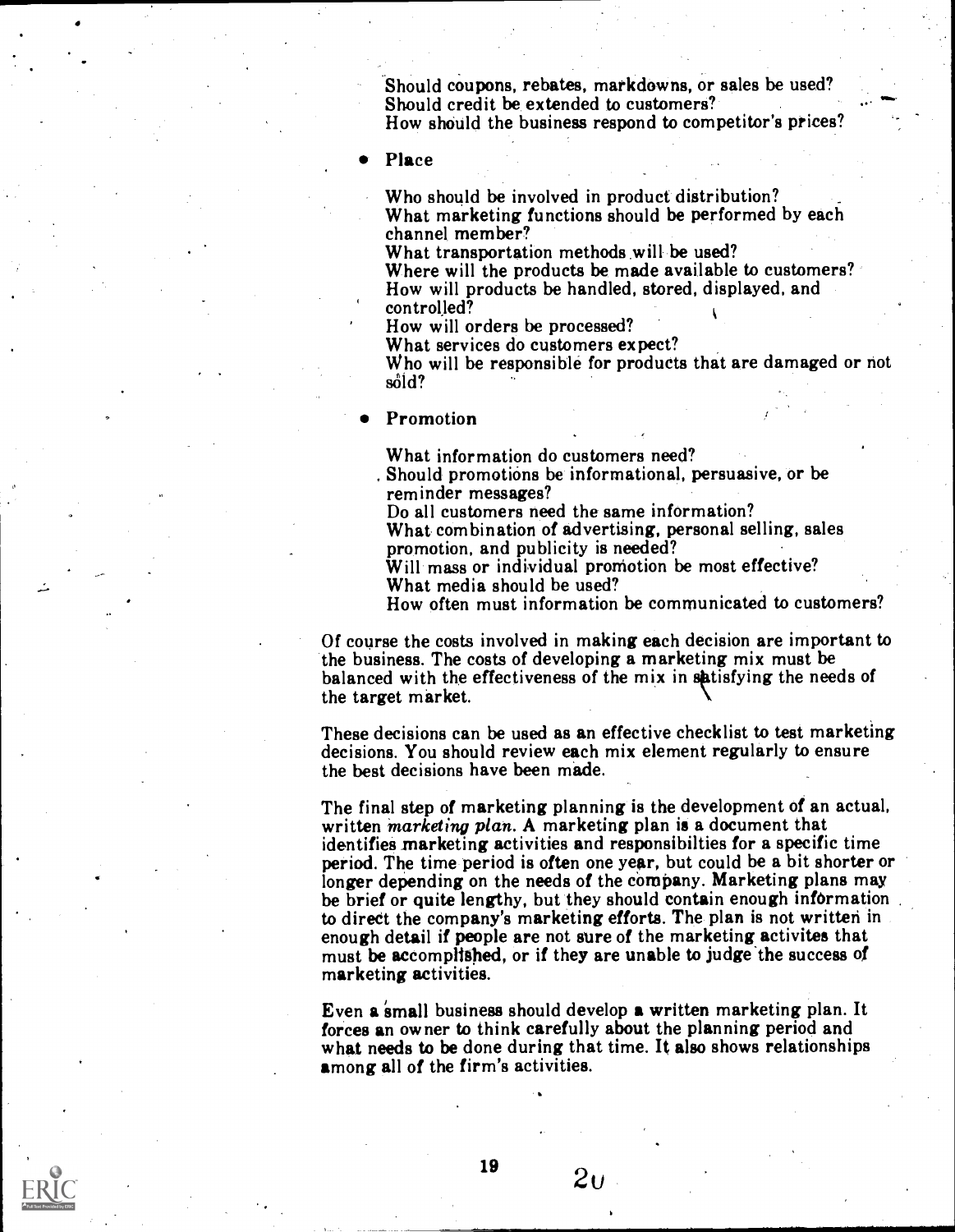Finally, if a written plan is not available, it is easy to ignore some activities, lose track of the direction of the business,  $\sigma r'$  to change marketing plans whenever a short-term problem occurs. The major parts of a marketing plan are:

- Market Description. The target market(s) to be served should be described in detail.
- Marketing Objectives. The goals of the firm for a particular period of time should be written. They should be written specifically so they can be evaluated later to determine if the business has been successful. Goals may relate to sales, profits, market share, customers, products, and many other factors.
- Competition. Competitors, their products, customer groups, strengths, and weaknesses should be described.



- Environment. Any factors in the marketplace that could affect the company's success should be described. The economy, state and federal laws and regulations, new products, population changes, and others should be described if they might influence the business.
- Marketing Mix. Each element of the marketing mix should be described. Then marketing activities related to each mix element can be described, time tables developed, and responsibilities assigned. This section can be quite brief or very detailed, depending on the size of the business, number of employees, and amount of marketing activities performed.
- Budget. An anticipated budget should be developed to show how funds are to be spent for major marketing activities.

It is apparent that it will take time to complete the planning activities described above. It will be tempting for a business person to omit much 'of the planning or to spend little time at it. Time spent in planning marketing ac4ivities should result in less time required to accomplish those activities. It also should result in better and more profitable operations. Finally, it will provide useful information for the business person to use in checking the performance of the business. Problems can be identified and corrected more easily if a good marketing plan is available.

 $21$ 

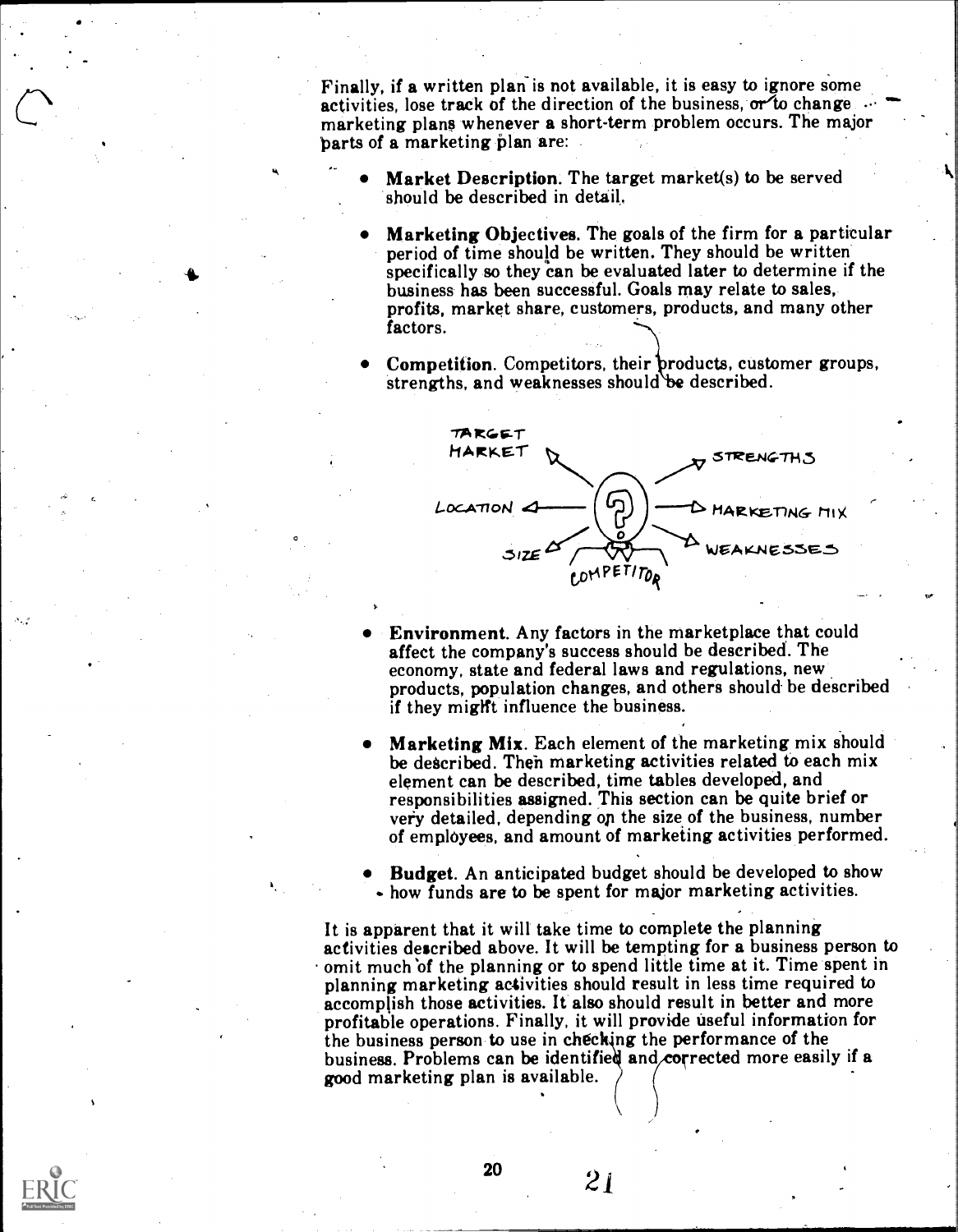INDIVIDUAL OR SMALL GROUP ACTIVITY

ACTIVITIES Do you feel knowledgeable enough about what it takes to become an entrepreneur? Will you be able to put some of the skills into practice? The following activities will help you experience some of the real-life situations of entrepreneurs.

INDIVIDUAL ACTIVITY Identify two businesses in your community that sell women's or men's clothing. Interview the managers of each store to determine their target market. Through informal study, describe the marketing mix being used by each store. Report on your findings.

> For a one-week period, study several newspapers and business journals. Identify all information from those sources that could help a business person define characteristics of target markets. From your school or city library, prepare a list of government publications that could provide.useful information about consumers.

Select a high-priced product (furniture, automobile tires, stereo equipment). Go to several stores and write down the price each store charges for the product. Prepare a written report that analyzes the reasons for differences in prices for the same product in the same community.

GROUP ACTIVITY

GROUP ACTIVITY As a group, prepare a list of-fifteen products each of you has purchased. On your own, list the primary emotional and rational reason you used to purchase each product. Again, as a group, prepare a total list of all buying motives. Discuss the results.

INDIVIDUAL ACTIVITY As a group, identify a product that you would like to market: Then develop a detailed marketing plan for the product, using the outline presented in this unit. When completed, ask a business person to review the marketing plan and discuss it with your group...

> Review the case study describing Diana Randell's business, National Products, in this unit. Based on that case study, develop a sample marketing plan for the business. Use your city or a large city close to you in order to generate competition information, environmental information, and a sample budget.

> > $2\overline{2}$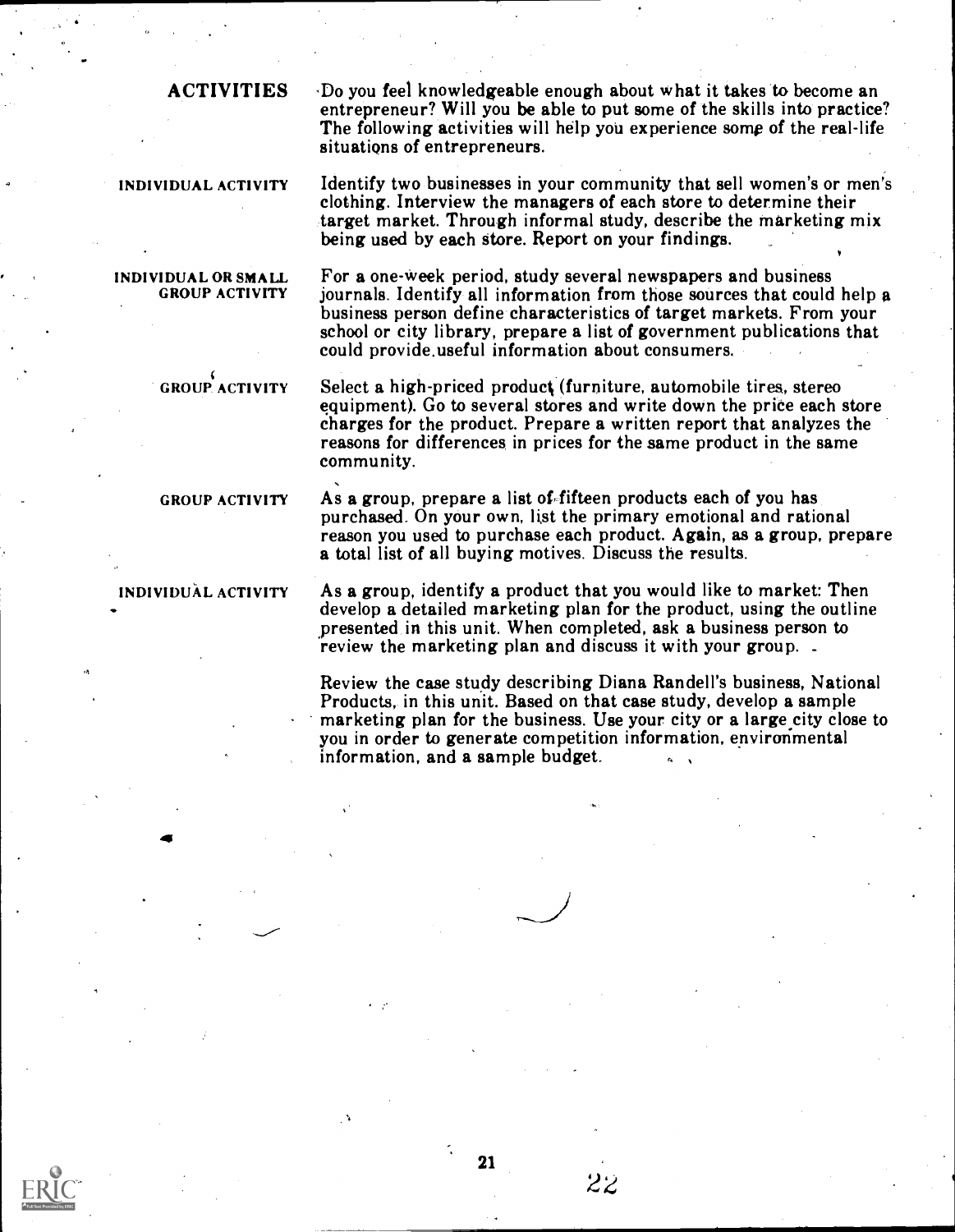ASSESSMENT Directions: Read the following assessment questions to check your own knowledge of the information in this PACE unit. When you feel prepared, ask your instructor to assess your competency.

1. Define the marketing concept.

22

- 2. Differentiate between a seller's market and a buyer's market.
- 3. List five factors that must be considered when selecting a target market.
- 4. Describe the three types of markets in our economy.
- 5. Identify the five steps in analyzing market information and describe the activities to be completed in each step.
- 6. Identify two alternative strategies available to entrepreneurs for each of the four marketing mix elements:
- 7. Outline the components of a marketing plan.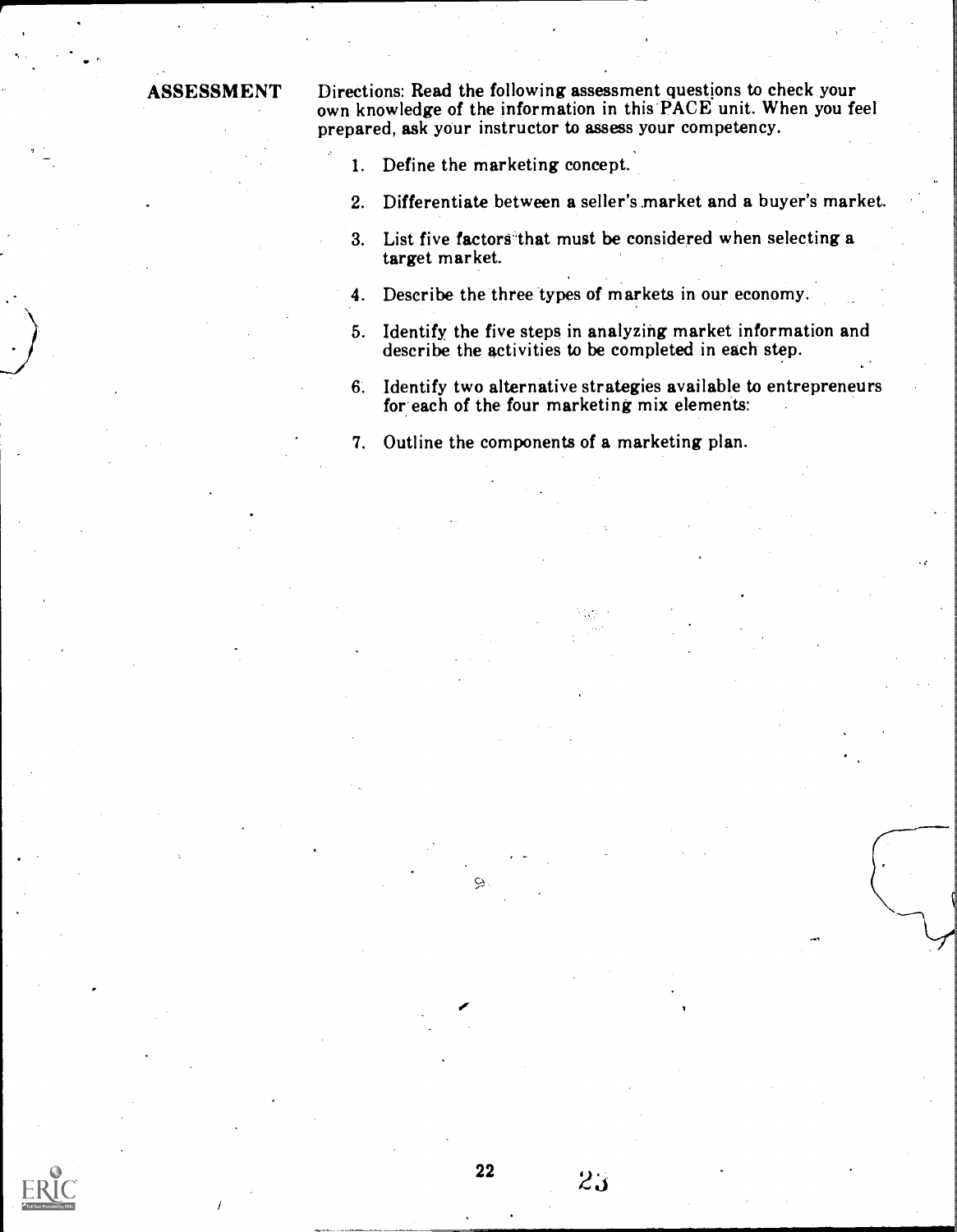SOURCES USED TO DEVELOP Ely, Vivien King and Barnes, Michael T. Starting Your Own Marketing<br>THIS UNIT Business, 2d ed. New York: McGraw-Hill Book Co., 1978. Business. 2d ed. New York: McGraw-Hill Book Co., 1978.

> Rutt, Roger W. Creating a New Enterprise. Cincinnati OH: South-Western Publishing Co., 1982.  $\sqrt{2}$

Kurloff, Arthur H. and Hemphill, John M. How to Start Your Own Business . . . and Succeed. Rev. ed. New York, McGraw-Hill Book Co., 1981.

Mason, Ralph E.; Rath, Patricia Mink; Ross, Herbert L. Marketing and Distribution. 2d ed. New York: McGraw-Hill Book Co., 1974.

For further information, consult the lists of additional sources in the Resource Guide.